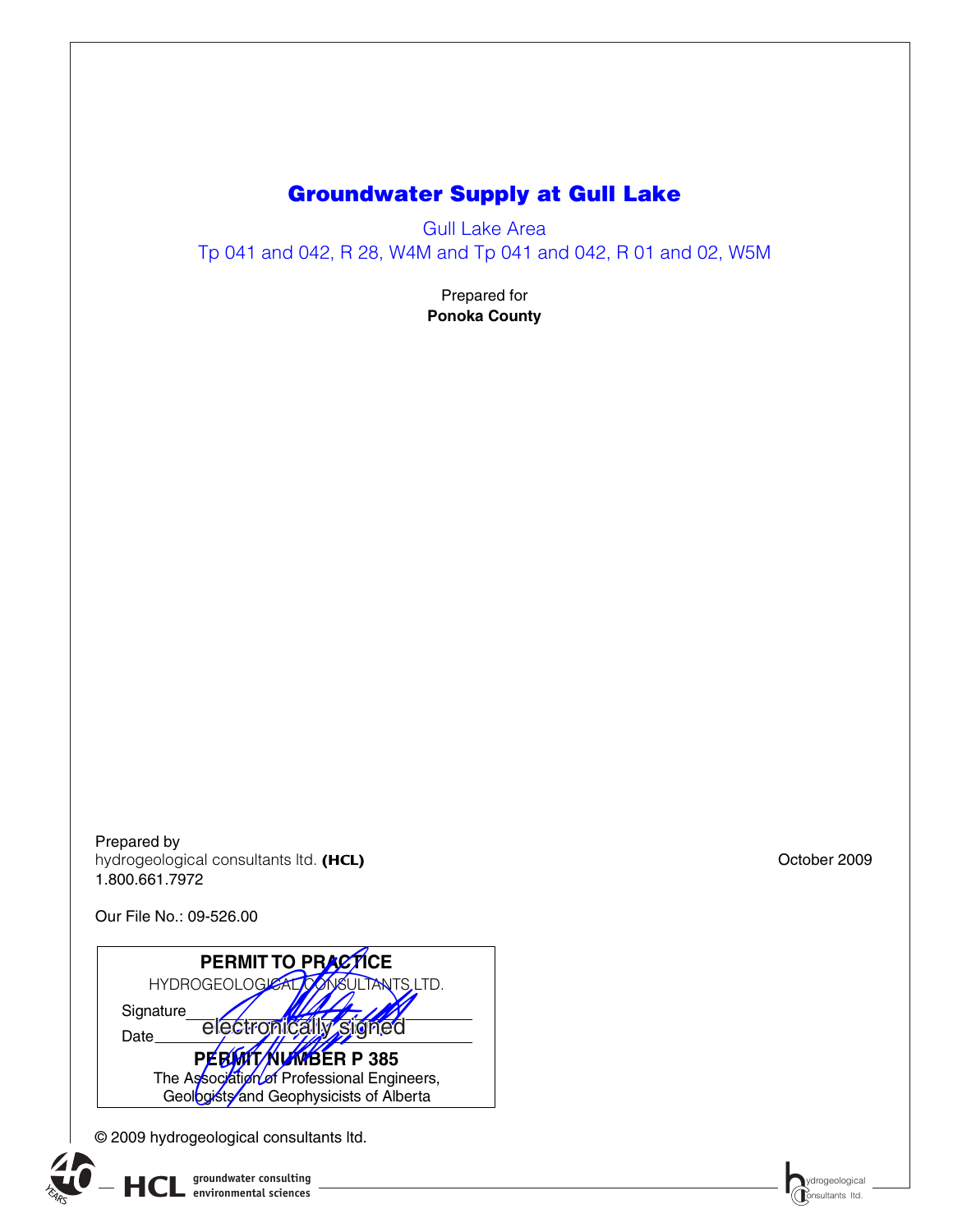| 1.   |        |  |  |  |  |  |  |
|------|--------|--|--|--|--|--|--|
| 1.1. |        |  |  |  |  |  |  |
| 1.2. |        |  |  |  |  |  |  |
|      |        |  |  |  |  |  |  |
| 2.1. |        |  |  |  |  |  |  |
| 2.2. |        |  |  |  |  |  |  |
| 2.3. |        |  |  |  |  |  |  |
|      |        |  |  |  |  |  |  |
| 3.1. |        |  |  |  |  |  |  |
| 3.2. |        |  |  |  |  |  |  |
| 3.3. |        |  |  |  |  |  |  |
| 3.4. |        |  |  |  |  |  |  |
| 3.5. |        |  |  |  |  |  |  |
| 3.6. |        |  |  |  |  |  |  |
| 3.7. |        |  |  |  |  |  |  |
|      |        |  |  |  |  |  |  |
| 4.1. |        |  |  |  |  |  |  |
| 4.2. |        |  |  |  |  |  |  |
|      | 4.2.1. |  |  |  |  |  |  |
|      | 4.2.2. |  |  |  |  |  |  |
| 4.3. |        |  |  |  |  |  |  |
| 4.4. |        |  |  |  |  |  |  |
| 4.5. |        |  |  |  |  |  |  |
| 4.6. |        |  |  |  |  |  |  |
| 5.   |        |  |  |  |  |  |  |
| 5.1. |        |  |  |  |  |  |  |
| 5.2. |        |  |  |  |  |  |  |
| 5.3. |        |  |  |  |  |  |  |
| 5.4. |        |  |  |  |  |  |  |
| 5.5. |        |  |  |  |  |  |  |
| 5.6. |        |  |  |  |  |  |  |
| 6.   |        |  |  |  |  |  |  |
| 7.   |        |  |  |  |  |  |  |
| 8.   |        |  |  |  |  |  |  |
| 9.   |        |  |  |  |  |  |  |
|      |        |  |  |  |  |  |  |
|      |        |  |  |  |  |  |  |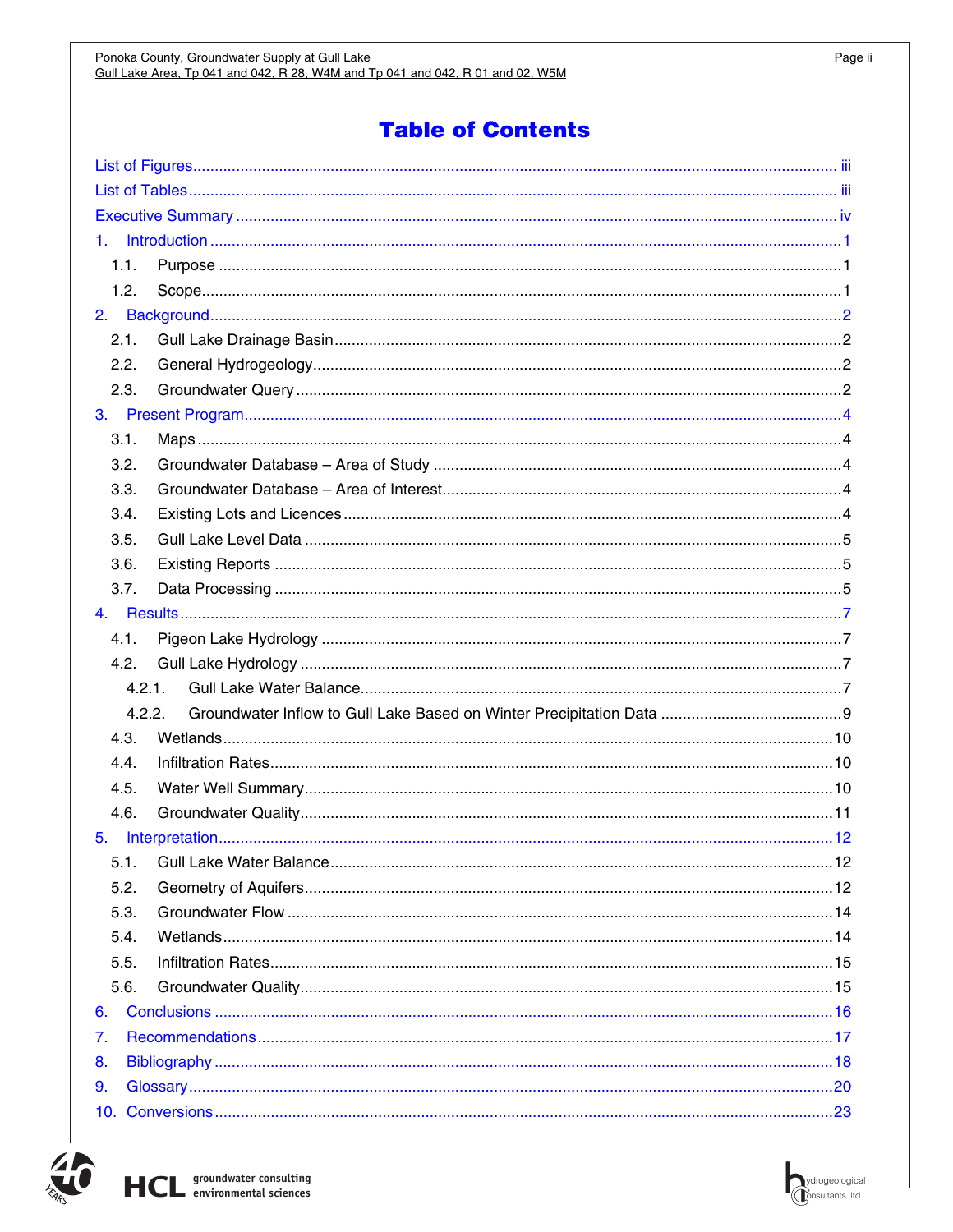## **List of Figures**

<span id="page-2-1"></span><span id="page-2-0"></span>

| Figure 6. Histogram of Water Wells with Non-Pumping Water-Level Elevations within the Area of Interest  11 |  |
|------------------------------------------------------------------------------------------------------------|--|
|                                                                                                            |  |
|                                                                                                            |  |
|                                                                                                            |  |
|                                                                                                            |  |
|                                                                                                            |  |

## **List of Tables**

<span id="page-2-2"></span>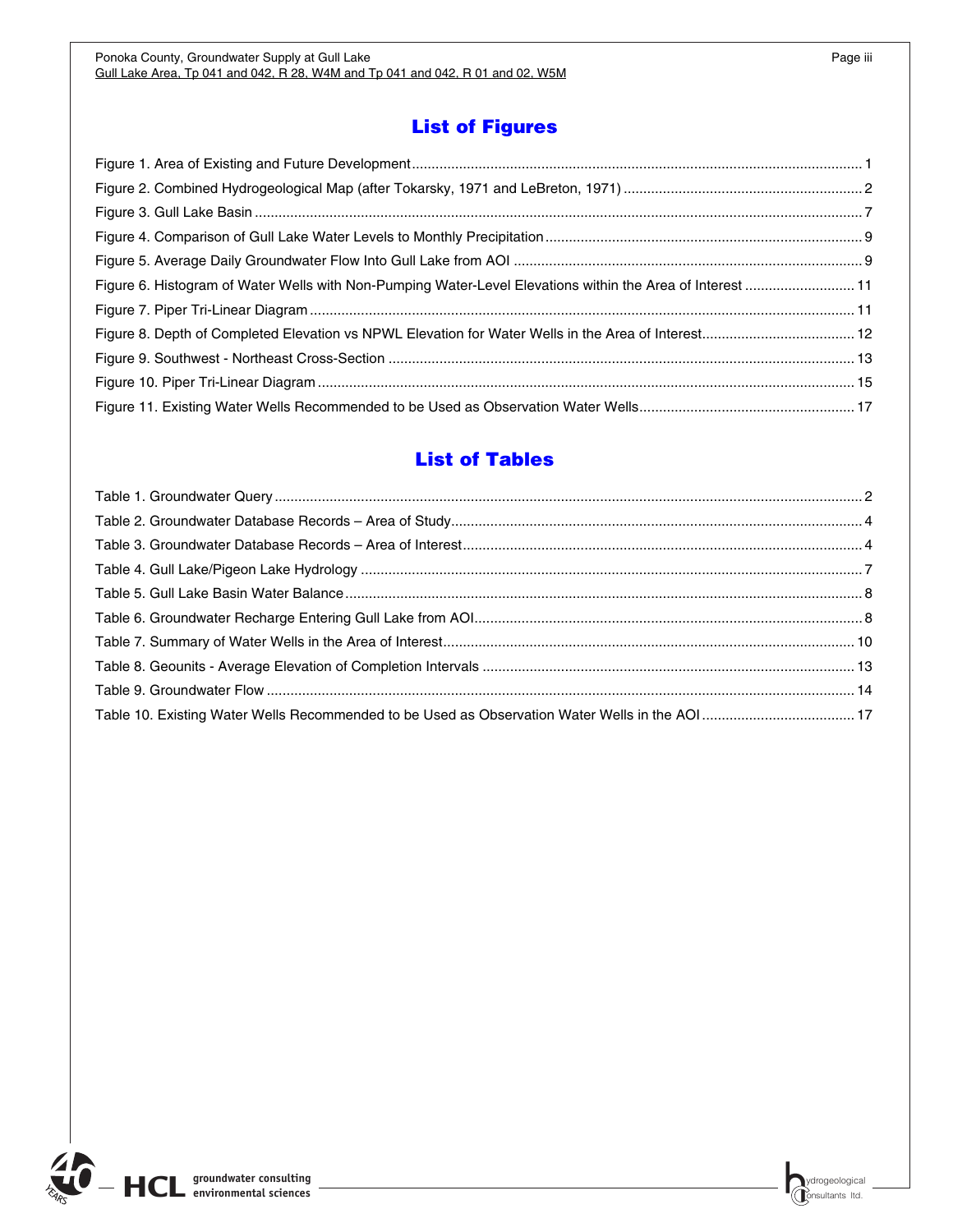## **Executive Summary**

<span id="page-3-1"></span><span id="page-3-0"></span>The County of Ponoka retained the services of HCL to determine if sufficient groundwater is available for a proposed development in 22 square kilometres of land east of Gull Lake. The proposed development will include up to 1,700 residential lots. The present review considered groundwater supply, aquifers present and possible impact on Gull Lake.

From the perspective of groundwater supply, consideration is given to water balance as a percentage of the entire Gull Lake Basin. The Basin has an area of 270 square kilometres including the Lake (AAFC, Mar-2008). The water-balance estimates indicated that groundwater discharge to the Lake from the Basin is in the order of 24,000 m<sup>3</sup>/day and that total groundwater recharge in the Basin is 54,000 m<sup>3</sup>/day. The balance included estimates for annual precipitation to the Lake and the land within the Basin, evaporation from the Lake, evapotranspiration from the land area, an estimate of current groundwater use, and groundwater flow into and out of the Gull Lake Basin.

Groundwater availability for the area of proposed development is being considered in the context of the entire Gull Lake Basin. The area of proposed development represents slightly less than 8% of the entire Basin; for this area, the groundwater recharge is estimated to be 4,300  $\text{m}^3$ /day, with 44% of the groundwater expected to discharge to Gull Lake and 56% of the groundwater to be used or lost to evapotranspiration.

In the area of proposed development, the only aquifers that have been identified are in the bedrock. Groundwaters associated with Geounit 3 discharge directly toward Gull Lake; groundwaters in aquifers associated with Geounit 1 pass under the Lake; and groundwaters in aquifers associated with two other geounits (Geounits 3 and 4) may discharge indirectly into the Lake. Flow through each geounit has been estimated based on the generally available aquifer parameters and estimated hydraulic gradients within the geounits. For the geounit discharging directly to the Lake, the estimated flow is 7,000 m<sup>3</sup>/day while the geounit passing under the Lake has an estimated flow of 800 m<sup>3</sup>/day. The two geounits that discharge above Lake level have a combined flow of 350  $m^3$ /day.

The proposed development on the east side of Gull Lake is expected to include 1,700 lots. The amount of water required for the lots depends on the utilization of the lots. If they are to be full-time residences, the water requirement would be expected to be in the order of 2,400 m<sup>3</sup>/day<sup>[1](#page-3-2)</sup> to as little as 100 m<sup>3</sup>/day<sup>[2](#page-3-3)</sup>, if the lots were all parking spots for recreational vehicles. While the *Water Act* protects up to 3.4 m<sup>3</sup>/day per lot, the amount far exceeds any normal use of water for domestic needs; all other needs must be licensed.

The present data indicate that an adequate groundwater supply would be available for the proposed development. At least two geounits are present under the lands proposed for development. The depth to the base of the 20-metre-thick geounit that flows under Gull Lake varies from 50 to 100 metres below ground. Development of this aquifer to its full potential would be preferred because diversion of groundwater from this geounit is expected to have little or no impact on the water level in Gull Lake; the downside to the development of the deeper geounit is that poorly completed water wells could drain shallower aquifers.

<span id="page-3-3"></span><span id="page-3-2"></span>Alberta Environment guidelines indicate that the expected volume of sewage for an RV park is 180 litres per day per lot. Based on this information, if an RV lot were used for 3 months per year,  $16.2$  m<sup>3</sup>, or about 0.05 m<sup>3</sup>/day of groundwater, would be used.



 **1** Alberta Environment indicates average daily water consumption is 343 litres per day per person; for a household of four, this would be about 1.4 m<sup>3</sup>/day. http://www3.gov.ab.ca/env/water/Conservation/residential.cfm **<sup>2</sup>**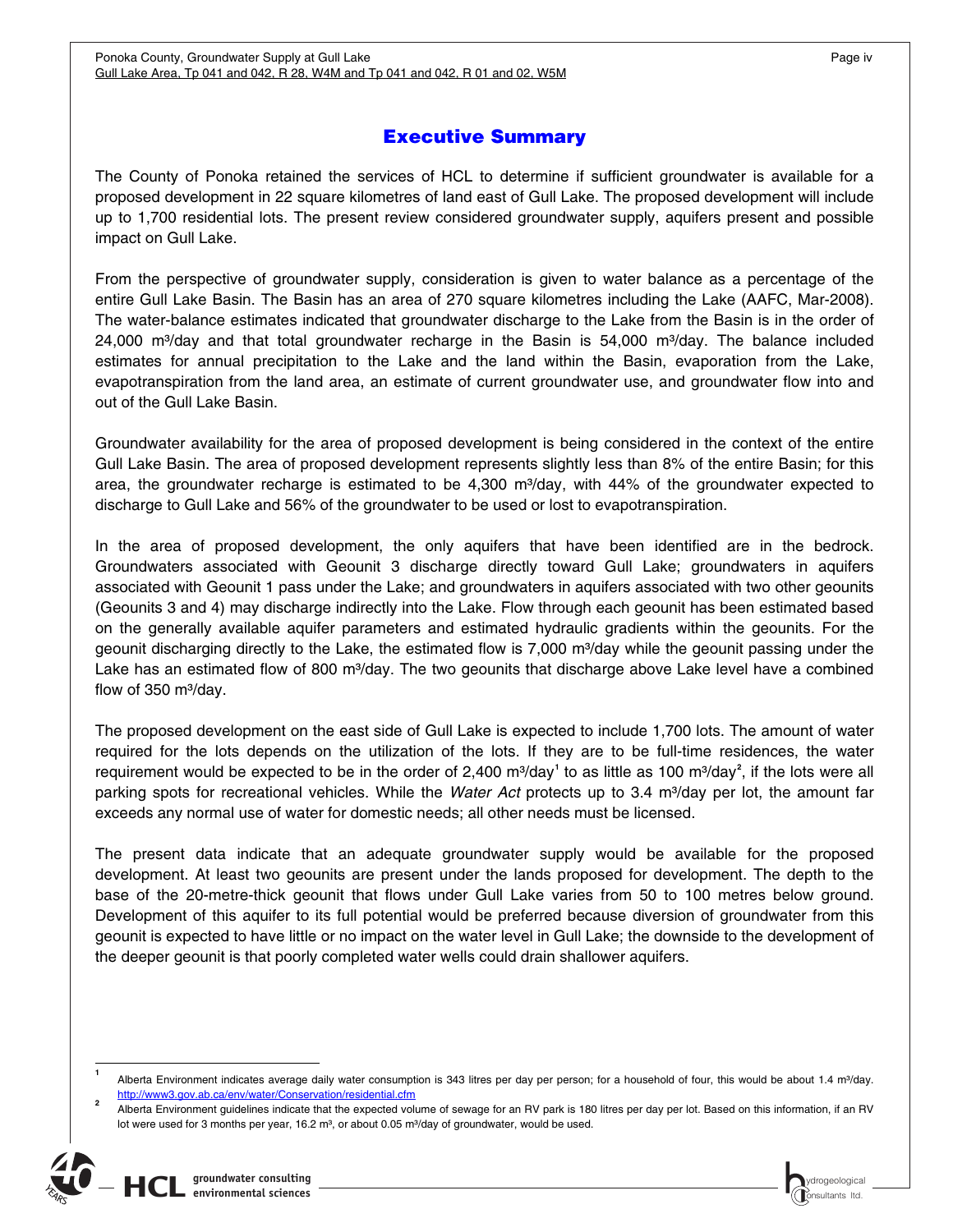## <span id="page-4-1"></span><span id="page-4-0"></span>**1. Introduction**

#### 1.1. Purpose

<span id="page-4-2"></span>The first multiple-lot subdivision at Gull Lake in Ponoka County (County) was Parkland Beach in 1975, located on the northwestern side of Gull Lake. Since that time, approximately 630 cottage and acreage lots have been created, and landowners have expressed interest in further development. The County has identified areas on the east side of Gull Lake where further development will be considered, and these areas are shown on Figure 1. The County anticipates that between 1,600 and 1,700 lots could be created. The main purpose of this study as defined by the County is to determine that a sufficient quantity of groundwater is available for future development on the east side of Gull Lake.

<span id="page-4-4"></span>A total supply of 1,250 cubic metres per year (3.4 cubic metres per day) of groundwater is protected for each lot under section 23(3) of the *Water Act*



(Province of Alberta, 2000). While this quantity of water, 2,125,000 m<sup>3</sup>/year for the proposed 1,700 lots (5,820 m<sup>3</sup>/day), is protected under the *Water Act* for household use, a typical permanent residence with four people would use approximately [1](#page-4-5).4 m<sup>3</sup>/day<sup>1</sup>, [2](#page-4-6),400 m<sup>3</sup>/day for 1,700 permanent residences, or as low as 0.05 m<sup>3</sup>/day<sup>2</sup> if all lots were parking spots for RVs.

### 1.2. Scope

**1**

<span id="page-4-3"></span>Hydrogeological Consultants Ltd. (HCL) were retained by the County to use the readily available hydrogeological data to answer the following questions, and to include the information in a covering report:

- a) How much groundwater is available on a sustainable basis, to supply residential development in the study area, without depleting the supply to existing households, licensees, and traditional agricultural users?
- b) Will the extraction of this much groundwater affect natural systems such as the state of wetlands, and the quality and quantity of overflows to the lake?
- c) Will the change from agricultural to residential use affect the infiltration rates, either positively or negatively, and is it possible or desirable to increase infiltration through surface engineering measures, or by control of land cover?

HCL has defined the area of study (AOS) of the present program as a 3x3 township area around township 042, range 01, W5M, and the area of interest (AOI) as the area of future development on the east side of Gull Lake, as shown above in Figure 1.



<span id="page-4-6"></span><span id="page-4-5"></span>Alberta Environment indicates average daily water consumption is 343 litres per day per person; for a household of four, this would be about 1.4 m<sup>3</sup>/day. http://www3.gov.ab.ca/env/water/Conservation/residential.cfm **<sup>2</sup>**

Alberta Environment guidelines indicate that the expected volume of sewage for an RV park is 180 litres per day per lot. Based on this information, if an RV lot were used for 3 months per year,  $16.2 \text{ m}^3$ , or about 0.05 m $\frac{3}{\text{day}}$  of groundwater, would be used.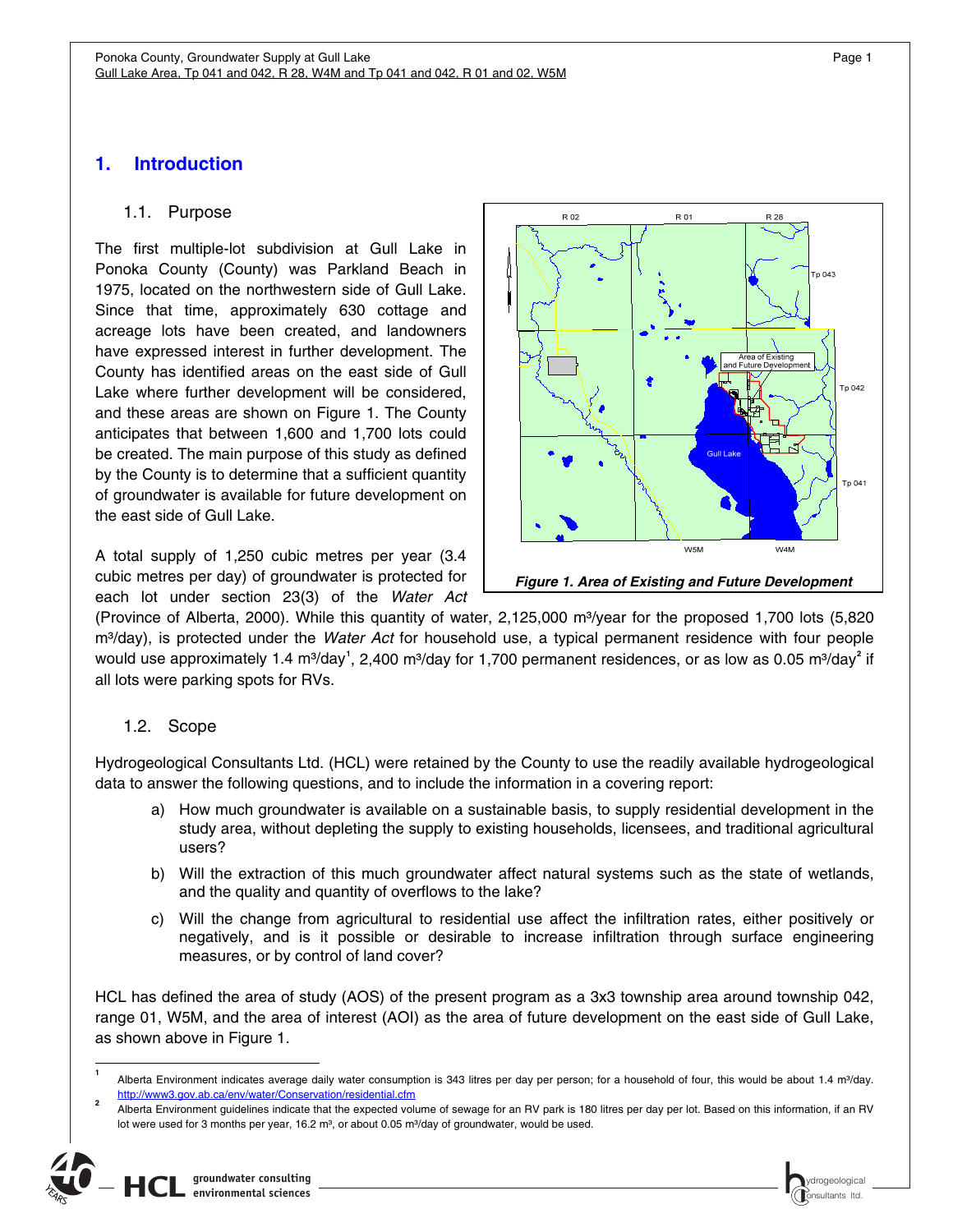## <span id="page-5-1"></span><span id="page-5-0"></span>**2. Background**

#### 2.1. Gull Lake Drainage Basin

<span id="page-5-2"></span>For the present report, the Gull Lake Drainage Basin is a sub-basin of the Red Deer River Drainage Basin. The sub-basin (AAFC, Mar-2008) is that part of the Red Deer Drainage Basin that is above the Aspen Beach gauging station.

### 2.2. General Hydrogeology

<span id="page-5-3"></span>The upper bedrock in the AOS is the Dalehurst Member of the Paskapoo Formation (HCL, 2003). The Paskapoo Formation is comprised primarily of non-marine sandstone and shale deposits. The Paskapoo Formation is subdivided into three Members; from youngest to oldest they are: the Dalehurst, Lacombe and Haynes members; the Lacombe Member is often divided into the upper and lower parts by HCL. The total thickness of the Paskapoo Formation underlying the AOI is in the order of 250 metres.

The regional hydrogeological maps prepared by the Alberta Geological Survey (Tokarsky, 1971; LeBreton, 1971) indicate that water wells completed in aquifers within 300 metres of surface in the AOS are expected to mainly have long-term yields that are between 30 and 650 cubic metres per day (m<sup>3</sup>/day), as shown in Figure 2. In the western part of the AOI, water wells are expected to have long-term yields that are between 30 and 160 m<sup>3</sup>/day, and in the eastern part of the AOI, long-term yields are expected to be between 160 and 650 m<sup>3</sup>/day. The Gull Lake Bedrock Channel, a linear bedrock low, trends northwest to southeast beneath Gull Lake.

<span id="page-5-5"></span>Associated with the linear bedrock low are sand and gravel deposits that are expected to be mainly less than five metres thick (HCL, 2003).

Groundwater from upper bedrock aquifer(s) in the AOI would be expected to be sodium-bicarbonatetype waters with a total dissolved solids (TDS) content of less than 1,000 milligrams per litre (mg/L) (HCL, 2003).

### 2.3. Groundwater Query

<span id="page-5-6"></span><span id="page-5-4"></span>The Groundwater Query for Ponoka County is based on the regional groundwater assessment (HCL, 2003). The results of the Query for the development in SW 13-042-01 W5M are provided in Table 1. The geological information in the table



*Tokarsky, 1971 and LeBreton, 1971)*

| SW 13-042-01 W5M                                                                                                                                                                                                                                                                                                                                                                                                       |              |                               |                      |                    |                        |                  |                   |  |  |
|------------------------------------------------------------------------------------------------------------------------------------------------------------------------------------------------------------------------------------------------------------------------------------------------------------------------------------------------------------------------------------------------------------------------|--------------|-------------------------------|----------------------|--------------------|------------------------|------------------|-------------------|--|--|
| <b>General Results</b><br>Depth(s)                                                                                                                                                                                                                                                                                                                                                                                     | Top<br>metre | Yield<br>m <sup>3</sup> /day  | <b>NPWL</b><br>metre | <b>TDS</b><br>mq/L | Sulfate<br>mg/L        | Chloride<br>mq/L | Fluid<br>Expected |  |  |
|                                                                                                                                                                                                                                                                                                                                                                                                                        |              |                               |                      |                    |                        |                  |                   |  |  |
| qwQuery Determined Minimum                                                                                                                                                                                                                                                                                                                                                                                             | 20           | 5132                          | $\overline{7}$       | 426                | 26                     |                  |                   |  |  |
| qwQuery Determined Maximum                                                                                                                                                                                                                                                                                                                                                                                             | 25           | 5132                          | 7                    | 426                | 26                     |                  |                   |  |  |
| <b>Detailed Results</b><br>Geologic Unit Encountered                                                                                                                                                                                                                                                                                                                                                                   | Top<br>metre | Yield*<br>m <sup>3</sup> /day | <b>NPWL</b><br>metre | <b>TDS</b><br>mg/L | <b>Sulfate</b><br>mg/L | Chloride<br>mq/L | Fluid<br>Expected |  |  |
| Lower Surficial Deposits                                                                                                                                                                                                                                                                                                                                                                                               | 0            | 19 <sup>2</sup>               | $\sim$               | 482                | 31                     | 6                | $-$               |  |  |
| Bedrock Surface                                                                                                                                                                                                                                                                                                                                                                                                        | 12           |                               |                      |                    |                        |                  |                   |  |  |
| Dalehurst Member                                                                                                                                                                                                                                                                                                                                                                                                       | 12           | 5132                          | $\overline{7}$       | 426                | 26                     | $\overline{a}$   |                   |  |  |
| Upper Lacombe Member                                                                                                                                                                                                                                                                                                                                                                                                   | 82           | 662                           | 18                   | 887                | 188                    | 18               |                   |  |  |
| Lower Lacombe Member                                                                                                                                                                                                                                                                                                                                                                                                   | 137          | 2282                          | 9                    | 917                | 247                    | 3                |                   |  |  |
| Parameter                                                                                                                                                                                                                                                                                                                                                                                                              | metre        |                               |                      |                    |                        |                  |                   |  |  |
| Base of Groundwater Protection (Depth)                                                                                                                                                                                                                                                                                                                                                                                 | 356          |                               |                      |                    |                        |                  |                   |  |  |
| Ground Elevation (AMSL)                                                                                                                                                                                                                                                                                                                                                                                                | 901          |                               |                      |                    |                        |                  |                   |  |  |
| <b>Legend/Notes</b><br>'--' indicates information not available.<br>Base of Groundwater Protection (BGP; TDS > 4,000 mg/L).<br>* Yield based on the 'Fluid Encountered' being water.<br><sup>2</sup> Results are based on a regional groundwater study by hydrogeological consultants ltd. (HCL)<br><sup>3</sup> Results are based on a summary of Drill Stem Test (DST) results.<br>4 https://www3.eub.gov.ab.ca/Eub/ |              |                               |                      |                    |                        |                  |                   |  |  |
| The information calculated with the MOW-TECH LTD, gwOuery is meant only as a guide. Actual drilling conditions may vary, MOW-TECH LTD, is<br>not liable for drilling or groundwater problems as a result of using this data.                                                                                                                                                                                           |              |                               |                      |                    |                        |                  |                   |  |  |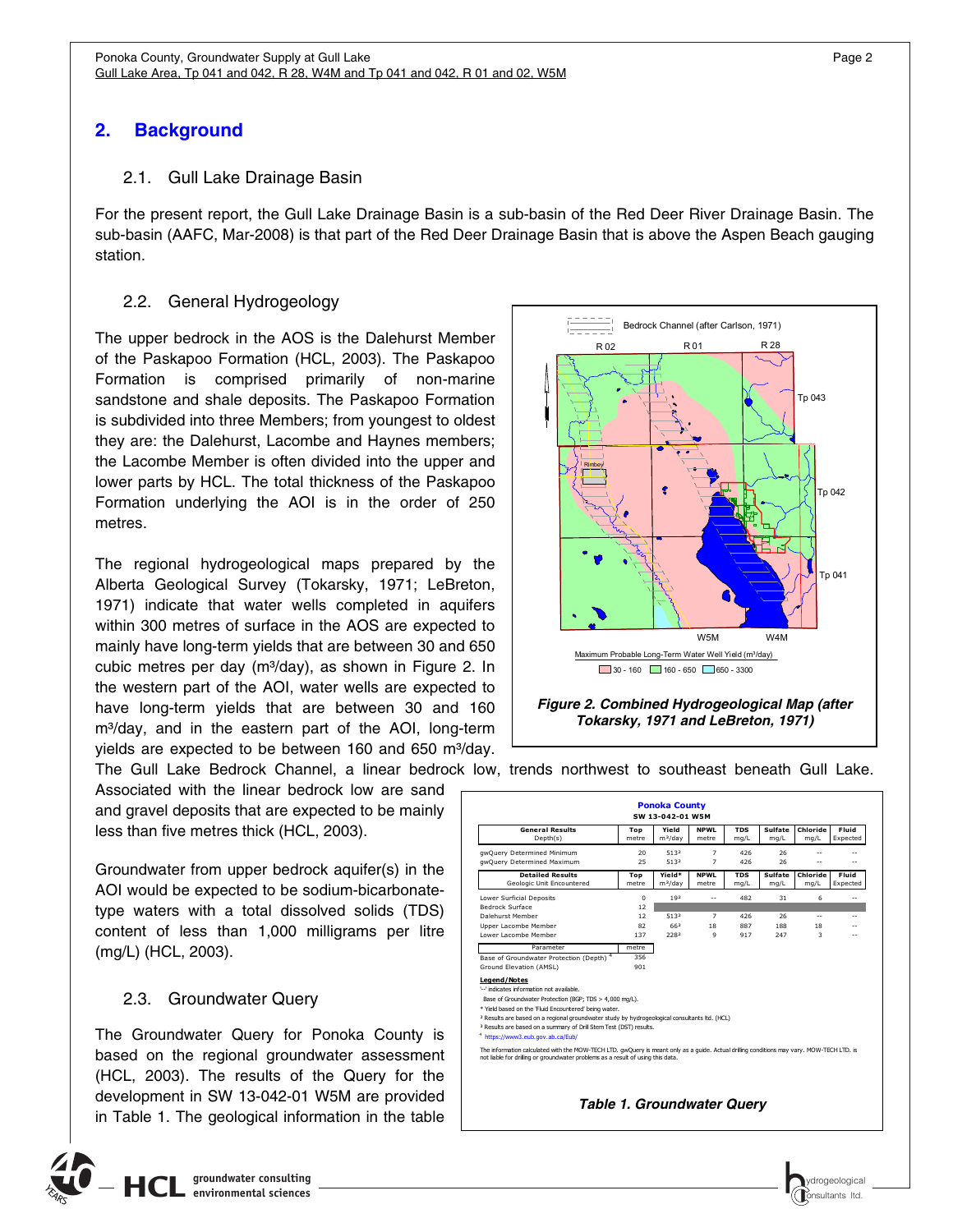indicates that the upper bedrock below the proposed development is the Dalehurst Member of the Paskapoo Formation. The Query shows that the Dalehurst Member forms the bedrock surface in the area of proposed development; the base of the Dalehurst Member is at a depth of 82 metres below ground level (BGL), an elevation of 819 metres above mean sea level (AMSL). Beneath the Dalehurst Member is the Upper Lacombe Member in the depth interval from 82 to 137 metres BGL, approximately 819 to 764 metres AMSL.

The groundwater component of the Groundwater Query indicates that the expected approximate yields from water wells completed in the Dalehurst Member are 500 m<sup>3</sup>/day. The table also shows that water wells completed in the Upper Lacombe Member have expected yields that are in the order of 70  $m^3$ /day.

Groundwaters from the Dalehurst Member are expected to have a TDS concentration of approximately 425 milligrams per litre mg/L. Groundwaters from the upper part of the Lacombe Member are expected to have a TDS concentration that is approximately 890 mg/L.

The base of groundwater protection is at a depth of 356 metres. This is the depth below which groundwater is expected to have a TDS concentration of more than 4,000 mg/L.

Because the Groundwater Query is based on regional data, local conditions may vary.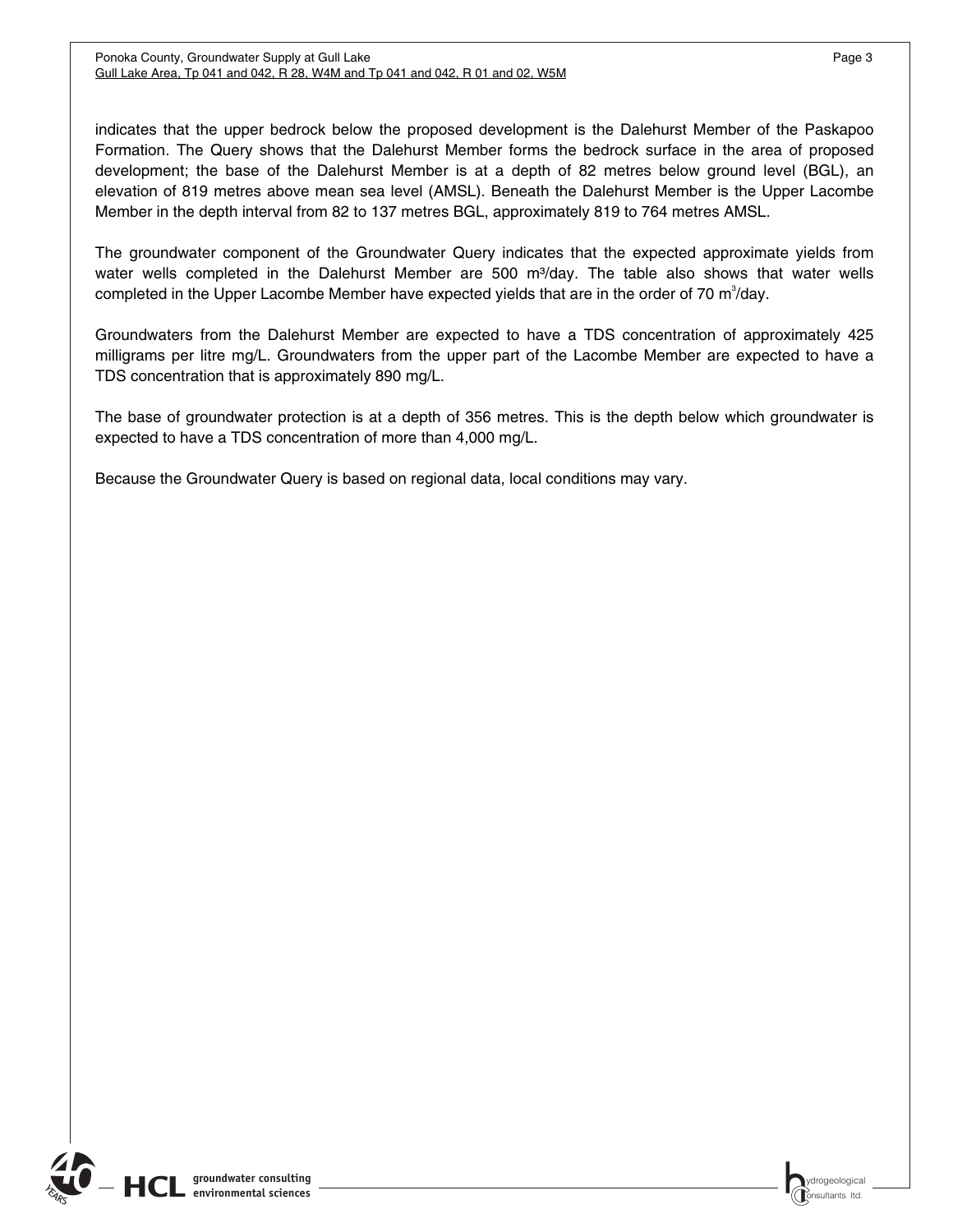## <span id="page-7-1"></span><span id="page-7-0"></span>**3. Present Program**

#### 3.1. Maps

<span id="page-7-2"></span>The proposed development is within the 1:50,000 National Topographic Series (NTS) 83A12 and 83B9 map sheets. Digital topographic control has been obtained from the 1:20,000 digital elevation model (DEM) prepared by AltaLIS Ltd.

#### 3.2. Groundwater Database – Area of Study

<span id="page-7-3"></span>The groundwater database, maintained by the Groundwater Centre, is an enhanced version of the Alberta Environment (AENV) groundwater database and shows that, in the AOS, there are 3,311 groundwater records. Of these 3,311 records, 2,413 are classified as being records that are for water wells. The adjacent table provides a breakdown of the "type of work" making up the database records. Water wells included in the "new well" category, although new at the time the information was filed with AENV, may now be many years old.

The information in the groundwater database has been used in the preparation of cross-sections and thematic maps, and to determine aquifer parameters.

Spatial information on groundwater records may be limited to the quarter section. Unless more detailed information is available, the coordinates assigned to groundwater records are the centres of their legal location.

#### 3.3. Groundwater Database – Area of Interest

<span id="page-7-6"></span><span id="page-7-4"></span>In the AOI, there are 104 groundwater records. Of these 104 records, 88 are classified as being records that are for water wells.

<span id="page-7-5"></span>

| <b>Type of Work</b>                | No. of<br><b>Records</b> |
|------------------------------------|--------------------------|
| Chemistry                          |                          |
| Deepened                           |                          |
| <b>Federal Well Survey</b>         | 2                        |
| <b>New Well</b>                    | 75                       |
| Reconditioned                      |                          |
| <b>Well Inventory</b>              | 2                        |
| <b>Flowing Shot Hole</b>           | 4                        |
| <b>Structure Test Hole</b>         |                          |
| Water Test Hole - Abandoned        | 5                        |
| <b>Total Water Well Records</b>    | 88                       |
| <b>Groundwater-Related Records</b> | 16                       |
| Total                              | 104                      |

*Table 3. Groundwater Database Records – Area of Interest* 

http://alta.registries.gov.ab.ca/spinii/logon.aspx

<span id="page-7-8"></span>

<span id="page-7-7"></span>j **3**

| <b>Well Inventory</b>              | 61             |
|------------------------------------|----------------|
| <b>Cathodic Protection</b>         | $\overline{2}$ |
| <b>Coal Test Hole</b>              | 3              |
| Core Hole                          | $\overline{2}$ |
| <b>Drill Stem Test Hole</b>        | $\overline{1}$ |
| Dry Hole - Abandoned               | $\overline{2}$ |
| <b>Flowing Shot Hole</b>           | 528            |
| New Well - Abandoned               | 45             |
| Old Well - Abandoned               | 12             |
| Spring                             | 28             |
| <b>Structure Test Hole</b>         | 235            |
| Test Hole - Abandoned              | 3              |
| Water Test Hole - Abandoned        | 29             |
| Well - Abandoned                   | 8              |
| <b>Total Water Well Records</b>    | 2413           |
| <b>Groundwater-Related Records</b> | 898            |

**Type of Work**

Chemistry 365 Deepened 24 Federal Well Survey 151 New Well 1780 Old Well - Test 1 Reconditioned 3 Reconstructed 2 2 Test Hole 1 Water Test Hole 25

*Total 3311*

*Table 2. Groundwater Database Records – Area of Study*

#### 3.4. Existing Lots and Licences

There are approximately 500 existing lots located in the AOI**[3](#page-7-8)** . Currently, there are 22 authorized groundwater diversions in the AOI, for a total annual diversion of 136,363 cubic metres  $(m<sup>3</sup>)$ . Of the 22 authorizations, two are for commercial purposes  $(15,273 \text{ m}^3/\text{year})$ , two are for municipal purposes  $(82,000 \text{ m}^3/\text{year})$ , five are for agriculture purposes (17,422 m<sup>3</sup>/year), and 13 are registrations (21,668 m<sup>3</sup>/year).

**No. of Records**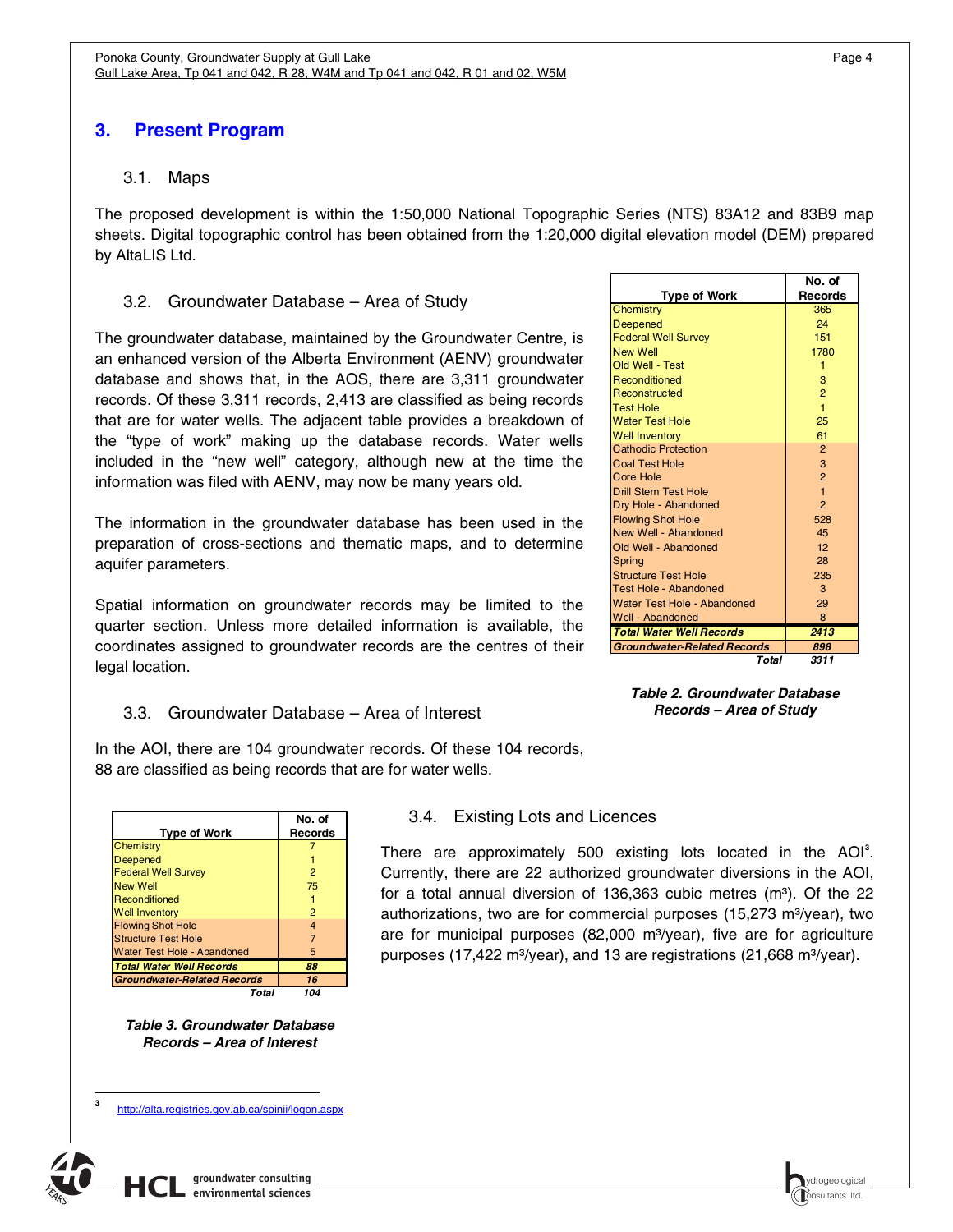## <span id="page-8-0"></span>3.5. Gull Lake Level Data

<span id="page-8-1"></span>Precipitation data were obtained for the Dakota West meteorological station from 1963 to 2009; these data were obtained from Environment Canada**[4](#page-8-4)** .

## 3.6. Existing Reports

<span id="page-8-2"></span>A list of sources provided in the Bibliography section of this report provides data that pertain to the work completed for this project. The soils maps were reviewed to identify possible wetlands areas.

## 3.7. Data Processing

<span id="page-8-3"></span>Transmissivity values from the aquifer test data from pumped water wells have been calculated using the following approximation of the Theis non-equilibrium equation:

$$
T = \frac{2.3 \cdot Q}{4 \cdot \pi \cdot \Delta s}
$$

Where:

 $T =$ Transmissivity  $Q = Discharge$  $\Delta s$  = Drawdown per log cycle

Transmissivity from specific capacity is calculated based on the following equation:

$$
\frac{Q}{s} = \frac{4 \cdot \pi \cdot T}{2.3 \cdot \log_{10}\left(\frac{2.25 \cdot T \cdot t}{S \cdot r^2}\right)}
$$

Where:

S = Storativity and is assumed to be 0.0001

 $t =$  time since discharge started

 $r =$  effective radius of the water well

Drawdowns at various times and distances from the groundwater discharge point are calculated from the following equation:

$$
s = \frac{Q \cdot W(u)}{4 \cdot \pi \cdot T}
$$

Where:

W(u) is the well function of u

And

<span id="page-8-4"></span> $\overline{\phantom{a}}$ **4**

$$
u = \frac{r^2 \cdot S}{4 \cdot T \cdot t}
$$

When multiple groundwater discharge points are involved, the principle of superposition is used. The multiple discharge points can be at various locations or at one location.

Drawdowns at various times and distances are calculated based on approximations of W(u). For values of u greater than 0 and less than one, the following approximation is used:

http://www.climate.weatheroffice.ec.gc.ca/climate\_normals/index\_e.html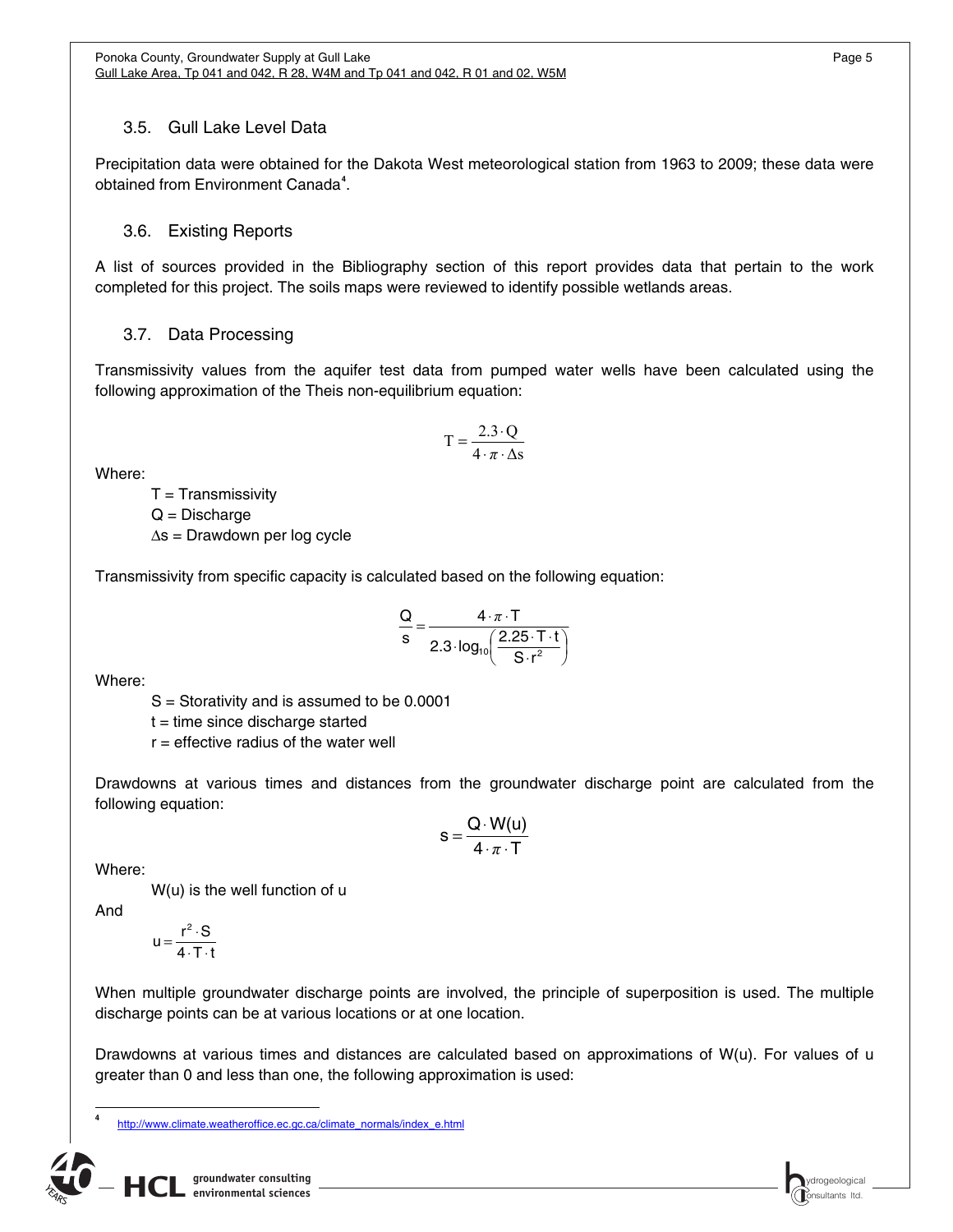W(u) = - ln u + (-0.57721556) + (0.99999193)\*u + (-0.24991055)\*u $^2$  + (0.05519968)\*u $^3$  + (-0.000976004)\*u $^4$  + (0.00107857)\*u $^5$ 

Where:

 $ln =$  natural logarithm

For values of  $1 < u <$  infinity, the following approximation is used:

 $W(u) = (1/(u^*e^u))^*(( (0.250621) + (2.334733^*u) + u^2)) / ((1.681534) + (3.330657^*u) + u^2))$ 

Theoretical long-term yield is calculated from the Moell Method<sup>[5](#page-9-0)</sup>, using the following equation:

$$
Q_{20} = \frac{Q(H_A)}{s_{100} + 5\Delta s} \times 0.7
$$

Where

 $H_A$  = available drawdown<br>  $S_{100}$  = the drawdown after  $=$  the drawdown after 100 minutes of pumping

 $Q =$  pumping rate during the aquifer tests

 $Q20 =$  sustainable yield for 20 years

 $\Delta s$  = drawdown per log cycle

 $0.7 = \text{safety factor}$ 

All gridding uses the Kriging method with a linear variogram model as provided in Golden software Surfer V9.

<span id="page-9-0"></span> **5** Groundwater Evaluation Guideline, 05 December 2002. Alberta Environment.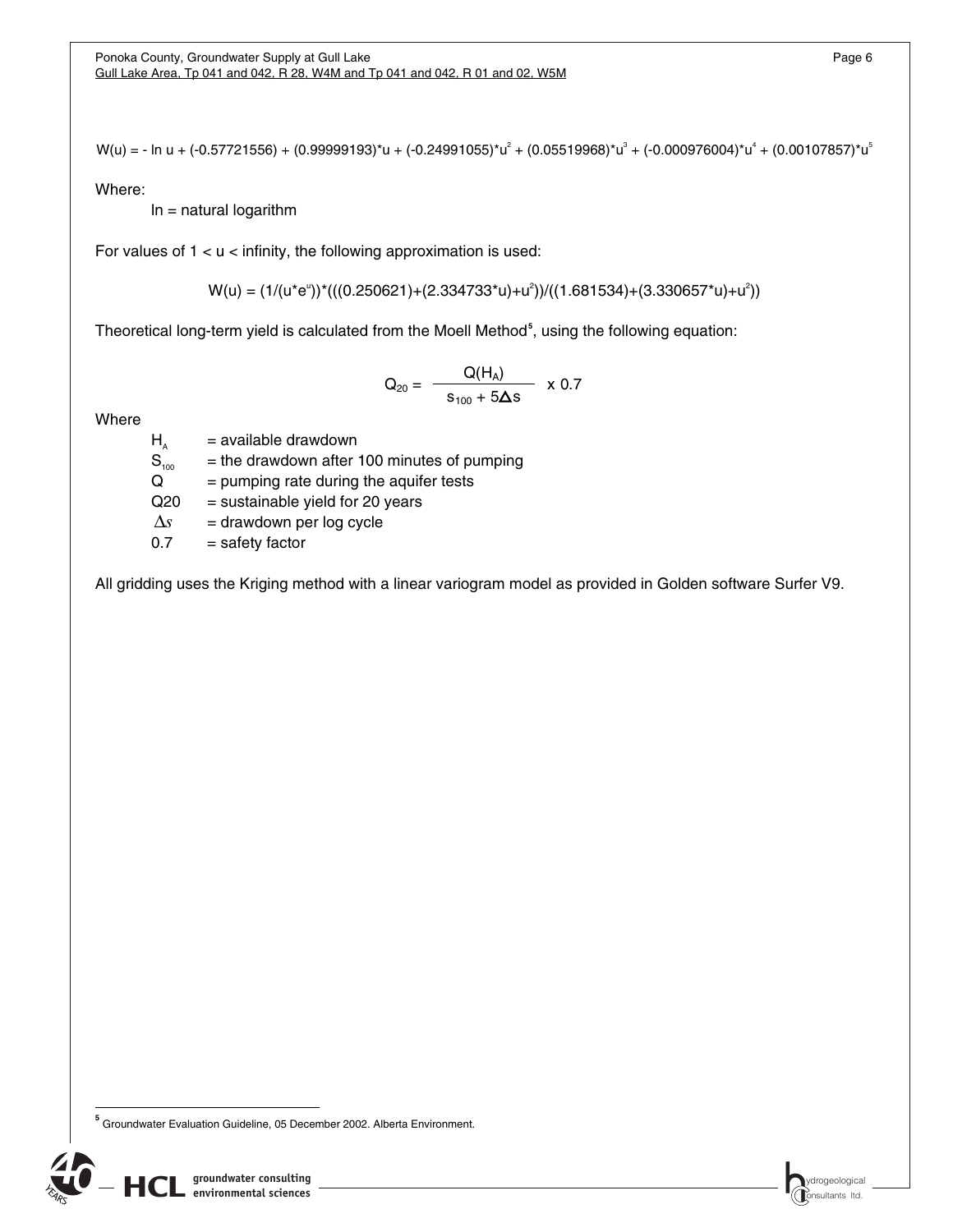## <span id="page-10-1"></span><span id="page-10-0"></span>**4. Results**

### 4.1. Pigeon Lake Hydrology

<span id="page-10-2"></span>A water-balance model for Pigeon Lake was recently developed by Sameng Inc. (May-2009). The model was developed, in part, to determine the effects that pumping a defined amount of groundwater would have on the Pigeon Lake water level. The water-balance model used surface-water runoff and precipitation as inputs, and evaporation and lake discharges as outputs. Groundwater estimates were used to calibrate the water-balance model to the recorded Lake levels. The results of the model indicated that a daily groundwater inflow of 0.55 m<sup>3</sup>/sec (47,520 m<sup>3</sup>/day) is required to simulate the measured Pigeon Lake water levels.

The groundwater recharge of  $47,520$  m<sup>3</sup>/day represents a recharge rate that is equivalent to 19% of the annual precipitation received by the Pigeon Lake Drainage Basin.

### 4.2. Gull Lake Hydrology

<span id="page-10-3"></span>A Gull Lake study conducted in 2003 by AENV (2003) referenced an internal AENV memo by S. Douglas (Douglas, 2001). Douglas concluded that a daily water inflow of  $43,836$  m<sup>3</sup> is required in order to maintain Gull Lake water levels; the  $43,836$  m<sup>3</sup>/day includes both groundwater- and surface-water flow

<span id="page-10-6"></span>and there was no breakdown as to the quantity of surface water or groundwater.

Both Gull Lake and Pigeon Lake are relatively large compared to their drainage areas, as shown in the table above. The large area of the lakes, compared to the contributing drainage area, suggests that both Gull Lake and Pigeon Lake have a significant groundwater component.

#### **4.2.1. Gull Lake Water Balance**

<span id="page-10-4"></span>The hydrology of a basin is a sum of all of the precipitation minus all of the evaporation from surface-water bodies, all of the evapotranspiration (sublimation is included in evapotranspiration), and all of the water that is consumed. In the Gull Lake Basin (Figure 3), the land area is 190 km²**[6](#page-10-7)** and the Lake occupies 80.6 km²; the average daily precipitation in the Basin amounts to a total water volume of 401,426 cubic metres in the entire Gull Lake Drainage Basin. Thirty percent (119,465 m $3$ /day) of the precipitation falls directly on the Lake and  $70\%$  (281,961 m $3/$ day) falls on the land. Of the precipitation that falls on the land, a percentage runs off as surface water, a percentage is lost to evapotranspiration and a







<span id="page-10-5"></span>percentage infiltrates; because there is no net accumulation of water in the soil, the infiltrating water that does not enter the groundwater system is assumed to be lost to evapotranspiration.



<span id="page-10-7"></span>

 $\overline{a}$ **6**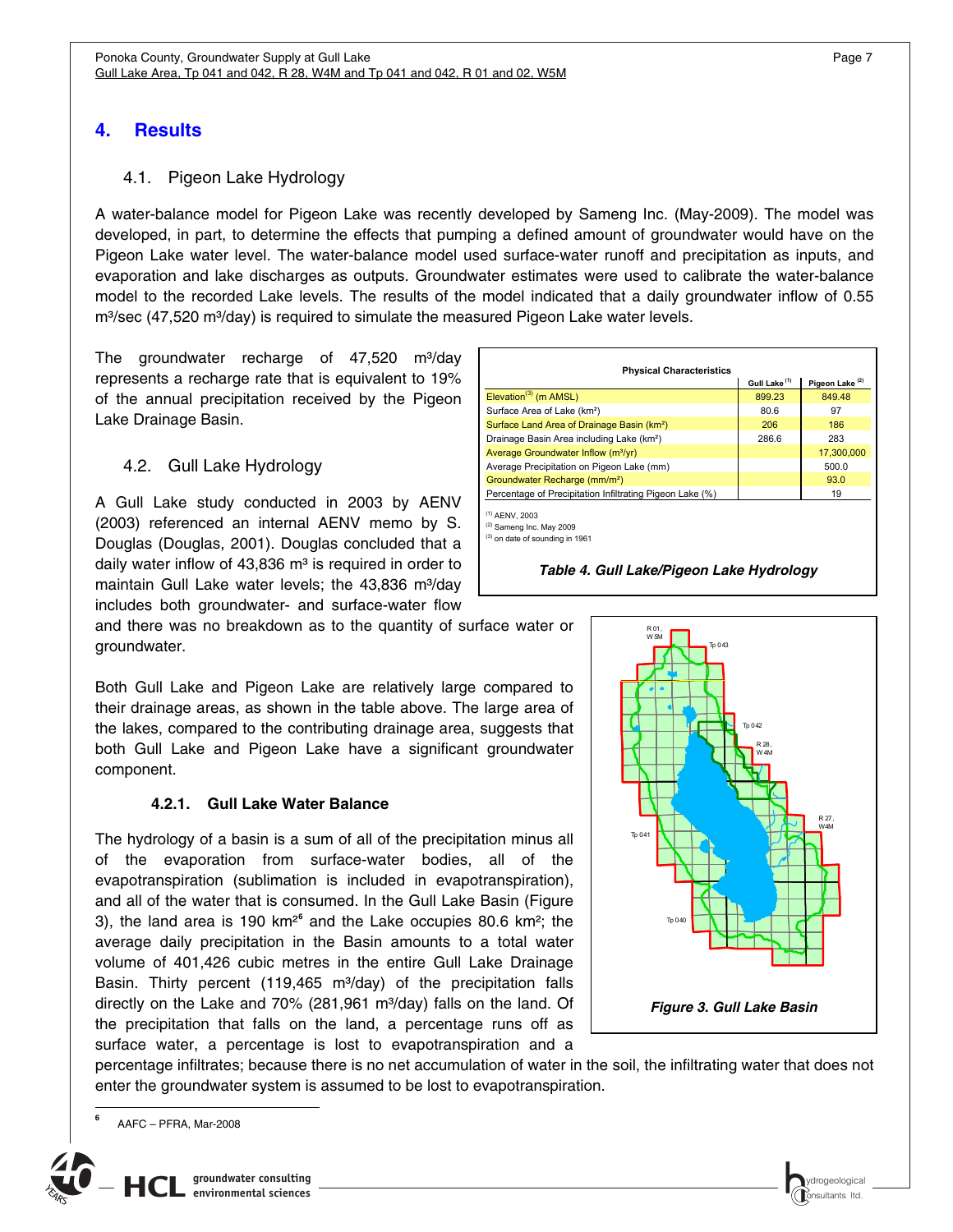#### <span id="page-11-0"></span>Ponoka County, Groundwater Supply at Gull Lake Page 8 and the Supply of Page 8 and the Page 8 and Page 8 and Page 8 Gull Lake Area, Tp 041 and 042, R 28, W4M and Tp 041 and 042, R 01 and 02, W5M

A net water balance for the Gull Lake Basin has been obtained from the data available; a summary is provided in the adjacent table. The value for groundwater flow into the Lake has been obtained by determining the volume of water entering the Lake  $(137,706 \text{ m}^3/\text{day})$  and the amount of water lost from the Lake (evaporation  $-161,200$  m<sup>3</sup>/day  $+$  surface-water consumption  $-198$  $m<sup>3</sup>/day)$ , with groundwater making up the difference  $(23,692)$ m<sup>3</sup>/day). One source of water that has entered the Lake during periods of Lake-level decline is surface water from the Blindman River. Alberta Environment (May-2003) indicates that diversion has occurred in 13 years since 1976, and that when pumping from the Blindman River operates, the diversion inflow represents only 1% of the Lake volume. For the purpose of determining the Gull Lake Water Balance, diversion from the Blindman River has been set to zero.

| m <sup>3</sup> /day                    |
|----------------------------------------|
| 119,465                                |
| 18,241                                 |
|                                        |
| 137,706                                |
|                                        |
| 161,200                                |
| 198                                    |
| 3,195                                  |
| 1,369                                  |
| 165,962                                |
|                                        |
| 23,692                                 |
| 30,404                                 |
| 54,096                                 |
| 234,674                                |
|                                        |
| Table 5. Gull Lake Basin Water Balance |
|                                        |

<span id="page-11-1"></span>The groundwater consumption has been determined by taking into consideration all known water wells within the Gull Lake Drainage Basin. In this area, there are 116 licensed and registered water wells, 1,154 domestic water wells, 75 stock water wells, and 113 domestic and stock water wells. In 2007, the total protected non-household groundwater use in the sub-basin was  $1,369$  m<sup>3</sup>/day. To determine the groundwater use from domestic water wells, diversion is set to 0.4 m<sup>3</sup>/day<sup>[7](#page-11-3)</sup>; for stock-only use, a diversion of 14.3 m<sup>3</sup>/day is used<sup>[8](#page-11-4)</sup>; and for domestic and stock use, a diversion of  $14.7 \text{ m}^3$ /day is used.

For calculating evapotranspiration, it is assumed that approximately 19% of the precipitation that falls on the land will infiltrate to become groundwater. Of the precipitation infiltrating the land surface, approximately 44% will discharge in to Gull Lake, leaving approximately 56% not reaching Gull Lake; this 56% plus the precipitation to the land surface that does not become run-off, is the evapotranspiration for the Gull Lake Drainage Basin. The combined run-off plus groundwater reaching (discharging to) Gull Lake is 41,933 m<sup>3</sup>/day, which is slightly less than the AENV total of 43,836 m<sup>3</sup>/day being contributed from both sources. The value for evapotranspiration (234,675 m<sup>3</sup>/day [450 mm/year]) has been determined by subtracting the groundwater recharge to the Basin  $(54,096 \text{ m}^3/\text{day})$  plus surface run-off  $(18,241 \text{ m}^3/\text{day})$  plus groundwater use  $(4,564 \text{ m}^3/\text{day})$  plus groundwater leaving the Basin (789 m<sup>3</sup>/day – see Geounit 1 in Table 9) from the precipitation that falls on the land (281,961 m<sup>3</sup>/day) plus the groundwater not reaching Gull Lake (30,404 m<sup>3</sup>/day). This value for evapotranspiration is approximately 93% of the calculated potential evapotranspiration.

#### *4.2.1.1. Groundwater Recharge Entering Gull Lake from Area of Proposed Development*

The area of proposed development, outlined by the red line on Figure 1, represents slightly less than 8% of the Gull Lake Basin. For this area, the groundwater recharge is estimated to be 4,328 m<sup>3</sup>/day, with 56% (2,432 m<sup>3</sup>/day) of the groundwater expected to discharge to Gull Lake, as shown on the adjacent table.

| Gull Lake Basin Area (km <sup>2</sup> )<br>Area of Interest Land Area (km <sup>2</sup> )            | 270<br>22 |
|-----------------------------------------------------------------------------------------------------|-----------|
| Percentage of Gull Lake Basin Area                                                                  | 8%        |
| Precipitation onto AOI (m <sup>3</sup> /day)                                                        | 31,998    |
| Groundwater Entering Gull Lake from AOI (m <sup>3</sup> /day)<br>(8% of Gull Lake Basin volume)     | 1.895     |
| Groundwater Not Entering Gull Lake from AOI (m <sup>3</sup> /day)<br>(8% of Gull Lake Basin volume) | 2.432     |
| Total Groundwater Recharge from AOI (m <sup>3</sup> /day)                                           | 4,328     |
| Table 6. Groundwater Recharge Entering Gull Lake from AOI                                           |           |

HCL, September 2003

Ibid

<span id="page-11-2"></span> $\overline{a}$ **7**

<span id="page-11-4"></span><span id="page-11-3"></span>**8**



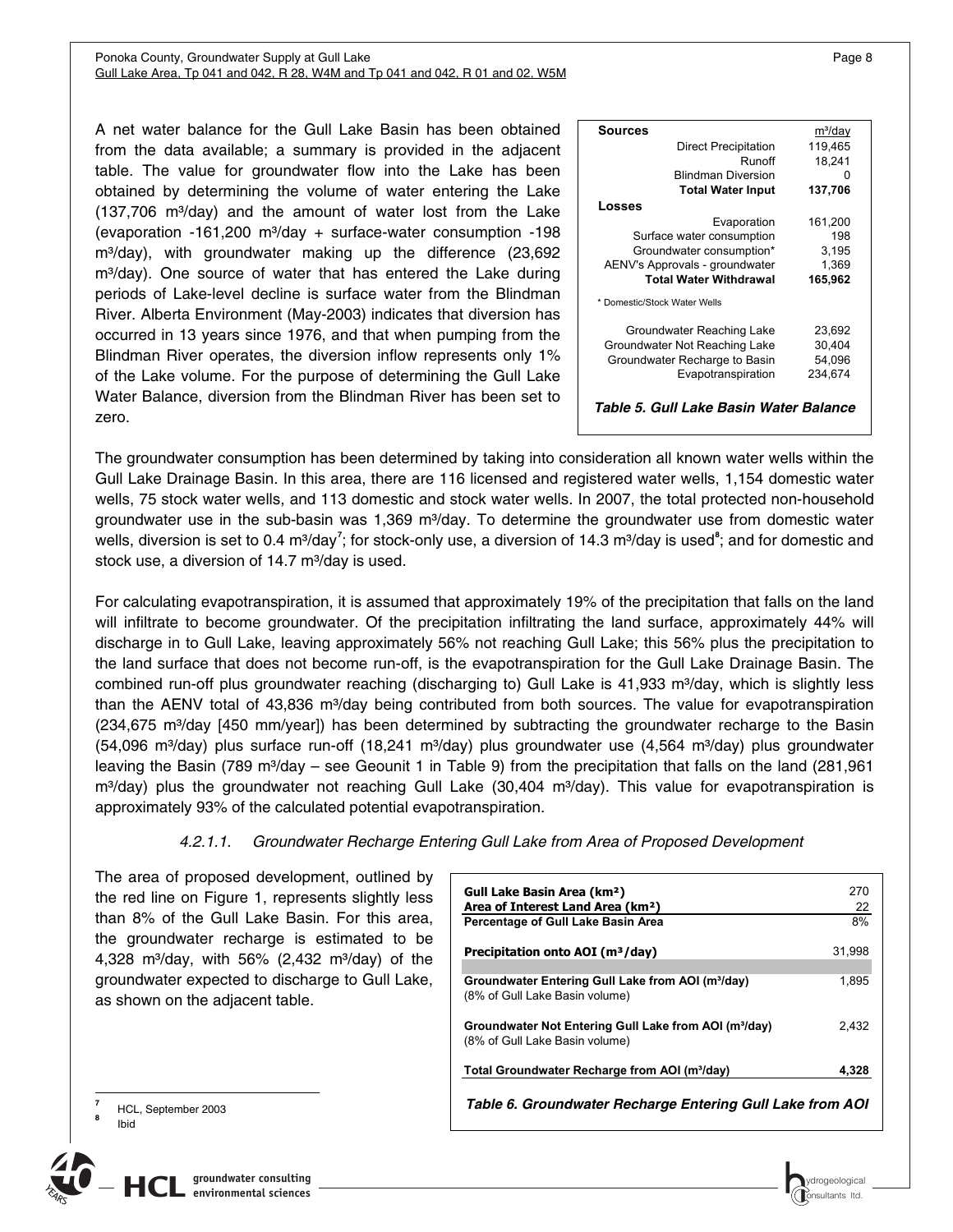## **4.2.2. Groundwater Inflow to Gull Lake Based on Winter Precipitation Data**

<span id="page-12-1"></span><span id="page-12-0"></span>Figure 4 shows the recorded water levels for Gull Lake measured near Aspen Beach and a three-year running average of the annual precipitation measured at the Dakota West meteorological station. From the graph, it can

be seen that generally the water level in Gull Lake is affected by the precipitation. However, from 1976 to 1982, the Lake level is unexpectedly low; similar conditions occur again in 1988 and 1989, and from 1995 to 1998.

Figure 4 also shows that the Gull Lake water levels rise from November of one year to August of the following year and then decline from August to November. There are very few water levels measured between November and April of most years; there is no natural stream flow into Gull Lake and there has been no stream flow from Gull Lake for decades (Alberta Lake Management Society, 2006).



<span id="page-12-2"></span>There are 33 years when there is a reading

for Lake level in late October or early November and late February or early March of the following year. In 29 of the 33 years, the water level in February/March is higher than the water level in October/November; in one year (October/November 1974 to February/March 1975), there is no change and three years when there was a slight decline in water level from October/November to February/March. In the years when there was a rise in water level, the minimum rise was 0.001 metres, the maximum was 0.275 metres and the average was 0.0531 metres. The average number of days over which the change in water level was measured was 122.

By taking the change in water level between October/November and February/March and dividing it by the number of days over which the change was measured, it is possible to obtain an average daily change in water level. Because the area of Gull Lake is known, it is possible to calculate the daily volume of water represented by the change in water levels. For the 33 years, the average daily change in Lake water levels represents 30,615 m<sup>3</sup>/day. Since this change is occurring in the winter months when there is no surface-water flow, the result indicates that the average daily inflow of



<span id="page-12-3"></span>groundwater into Gull Lake is 30,615 cubic metres. Because the AOI represents approximately 8% of the Gull Lake Basin, the daily groundwater inflow from the AOI would be expected to be 2,450 m $\frac{3}{\text{day}}$ . The average daily groundwater flow into Gull Lake from the AOI between 1966 and 2002 is shown in Figure 5.

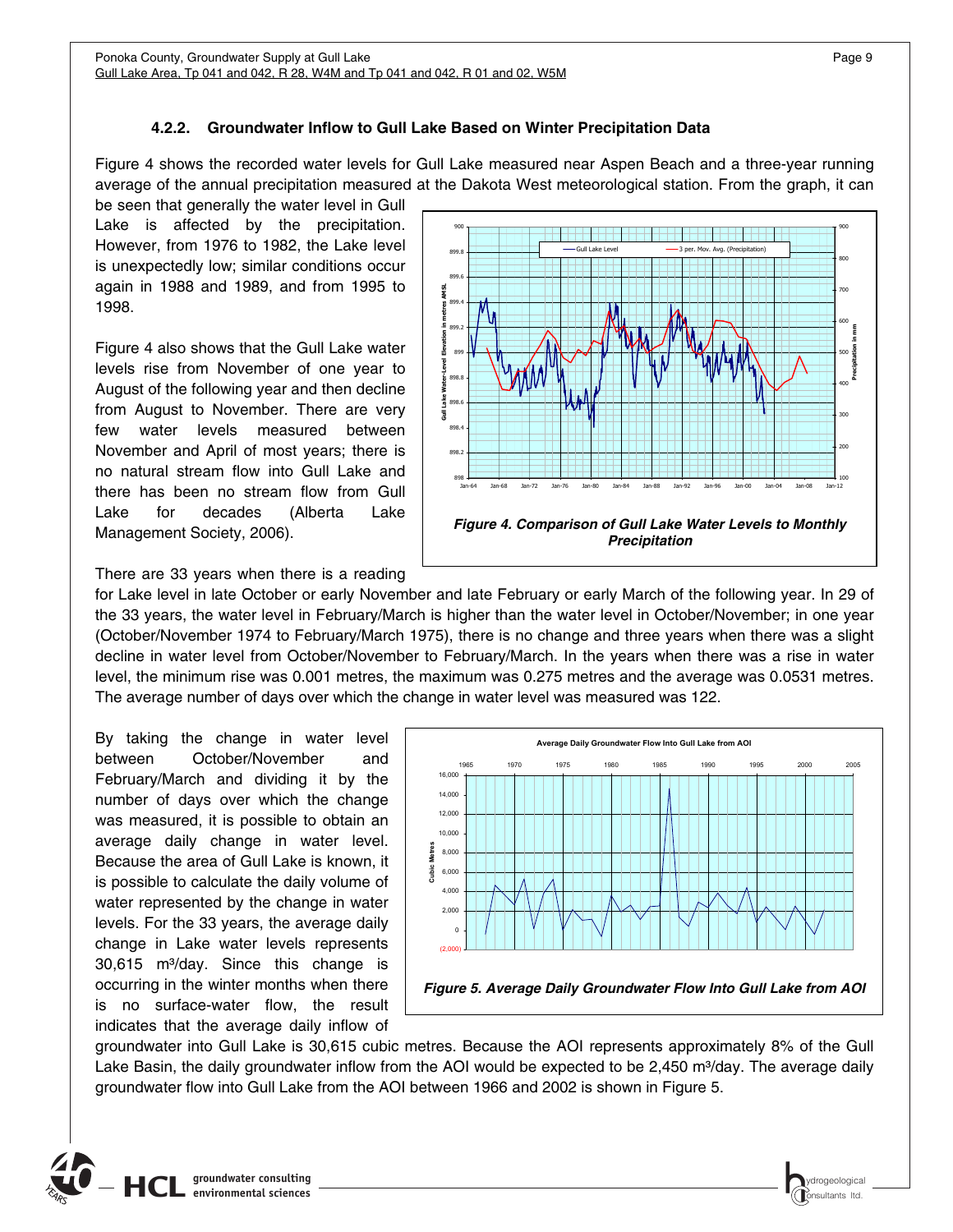<span id="page-13-0"></span>For this analysis, the snow falling on the ice and the effects caused by the freezing of Lake water to a depth of 0.6 metres have been assumed to have no net impact on the water level in Gull Lake.

## 4.3. Wetlands

<span id="page-13-1"></span>For regulatory purposes under the Clean Water Act in the USA, the term "wetlands" means "those areas that are inundated or saturated by surface or groundwater at a frequency and duration sufficient to support, and that under normal circumstances do support, a prevalence of vegetation typically adapted for life in saturated soil conditions. Wetlands generally include swamps, marshes, bogs and similar areas." There is no record of wetlands having been identified in the AOI. None of the soils maps that were reviewed showed any evidence of wetlands areas away from Gull Lake.

### 4.4. Infiltration Rates

<span id="page-13-2"></span>The amount of water that infiltrates into the groundwater flow system is dependent on many variables such as soil moisture, type of soil and slope of the land surface. Soils such as clay and silt will encourage runoff and minimize recharge while larger-grained soils such as sorted sand or gravel will encourage infiltration**[9](#page-13-5)** . On the surface, the type of land use is also important. When considering agriculture, it is necessary to consider whether land use will be for livestock or crops. As many crops are planted in rows, this can create channels in the soil that will increase surface runoff during heavy rainfall events. If the land will be developed for domestic use, the area that is used for house, garage and driveways will prevent infiltration into the soil. With industrial developments, the building and parking lot will prevent infiltration. To increase infiltration in domestic and industrial areas, gardens can be created and green space should be maximized. Homeowners and businesses should be encouraged to plant trees and flowers, as the root systems and trunks/stems will increase the likelihood that infiltration will occur. In the case of confined feedlot operations, direct groundwater recharge is unlikely and undesirable. The spreading of mammal wastes will not adversely affect groundwater recharge rates.

## 4.5. Water Well Summary

<span id="page-13-3"></span>In the AOI, there are 77 water wells completed in the Dalehurst Member of the Paskapoo and 11 water wells for which there were insufficient data to determine the geologic unit of water well completion, as shown in the table below; no water wells have been completed in the surficial deposits. The upper bedrock in the AOI is the Dalehurst Member; water wells completed in the Dalehurst Member are expected to have average apparent long-term yields that are in the order of 180 m<sup>3</sup>/day, and the groundwaters from these water wells are expected to have TDS concentrations of less than 500 mg/L.

| Geologic Unit    | No. Water Wells<br>Completed | Average<br><b>Elevation Depth</b><br>of Water Wells<br>(m AMSL) | Average Elevation of NPWL<br>$(m$ AMSL $)$ | Average<br>Apparent<br>Yield<br>$(m^3/day)$ | Average TDS<br>(mg/L) |
|------------------|------------------------------|-----------------------------------------------------------------|--------------------------------------------|---------------------------------------------|-----------------------|
| Dalehurst Member | 77                           | 885                                                             | 906                                        | 181                                         | 483                   |
| [unknown]        | 11                           | 946                                                             | 896                                        | $- -$                                       | 442                   |

#### *Table 7. Summary of Water Wells in the Area of Interest*

<span id="page-13-5"></span><span id="page-13-4"></span> $\overline{a}$ **9**

http://ga.water.usgs.gov/edu/watercycleinfiltration.html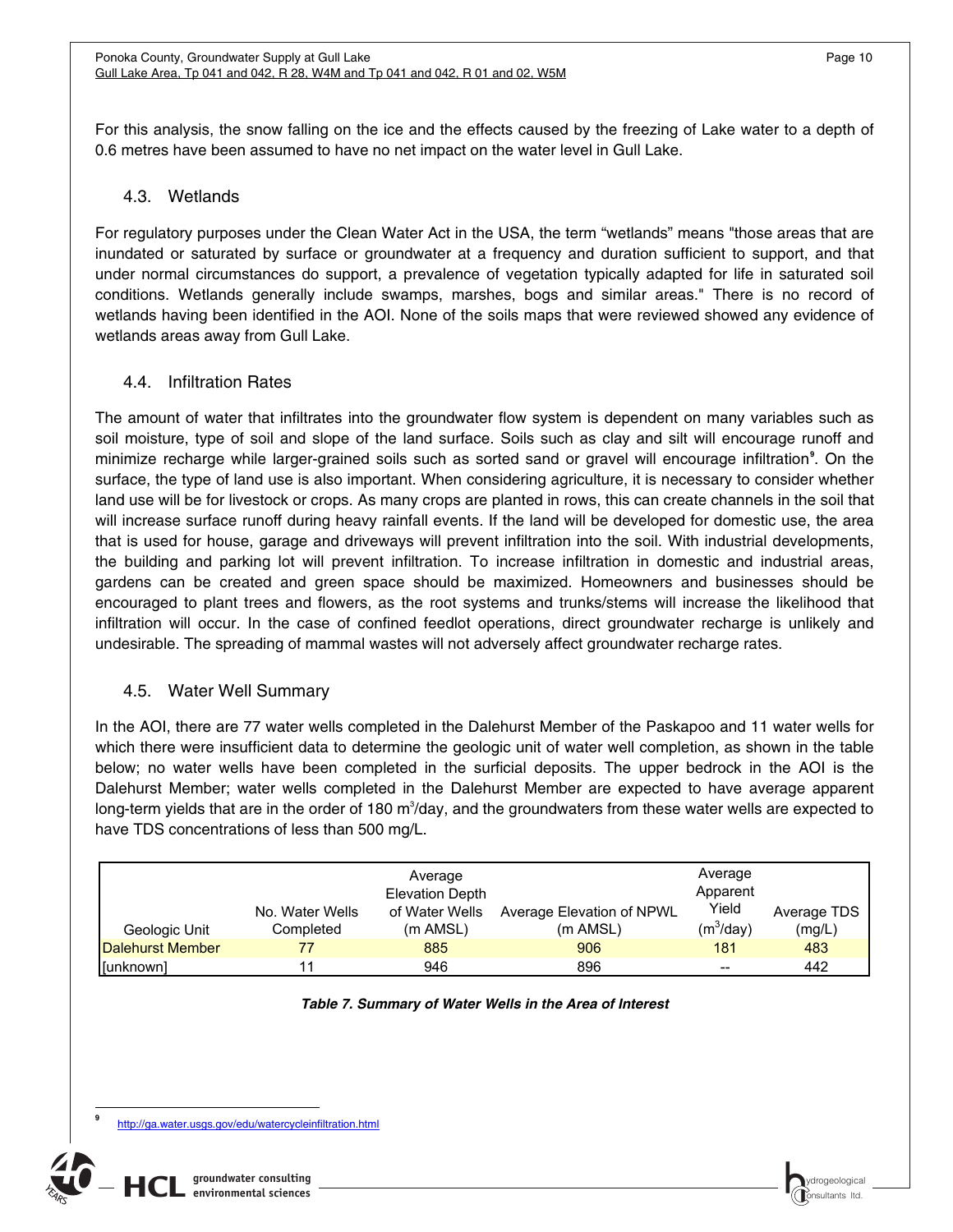<span id="page-14-0"></span>In the AOI, there are 80 values for the elevation of non-pumping water level (NPWL) from 72 water wells, and these values are shown on the adjacent figure. The graph indicates four distinct data groupings that can be associated with groundwater flow: NPWL elevations below 898 metres AMSL (lowest recorded water-level elevation for Gull Lake); NPWL elevations ranging between 898 and 910 metres AMSL; NPWL elevations ranging between 910 and 930 metres AMSL; and NPWL elevations of greater than 930 metres AMSL.



## 4.6. Groundwater Quality

<span id="page-14-2"></span><span id="page-14-1"></span>A total of eight chemical analyses are available in the Groundwater Centre database associated with groundwater samples collected from six water wells in the AOI. In addition to the eight groundwater analyses, there is one sample that was collected from Gull Lake at SW 13-042-01 W5M, at a location near the boat launch within the AOI.

The adjacent Piper tri-linear diagram is used to illustrate the chemical make-up of the dissolved solids in the groundwaters. Where a particular groundwater plots on the graph depends on the percentage of major anions and major cations.

<span id="page-14-3"></span>The Piper diagram shows that, chemically, the groundwaters from the five bedrock water wells are classified as sodium-calcium-magnesiumbicarbonate-type waters, and are similar in chemical composition to the Gull Lake water sample, a sodium-magnesium-bicarbonatecarbonate-type sample. The remaining two bedrock water wells are classified as sodiumbicarbonate-type waters.

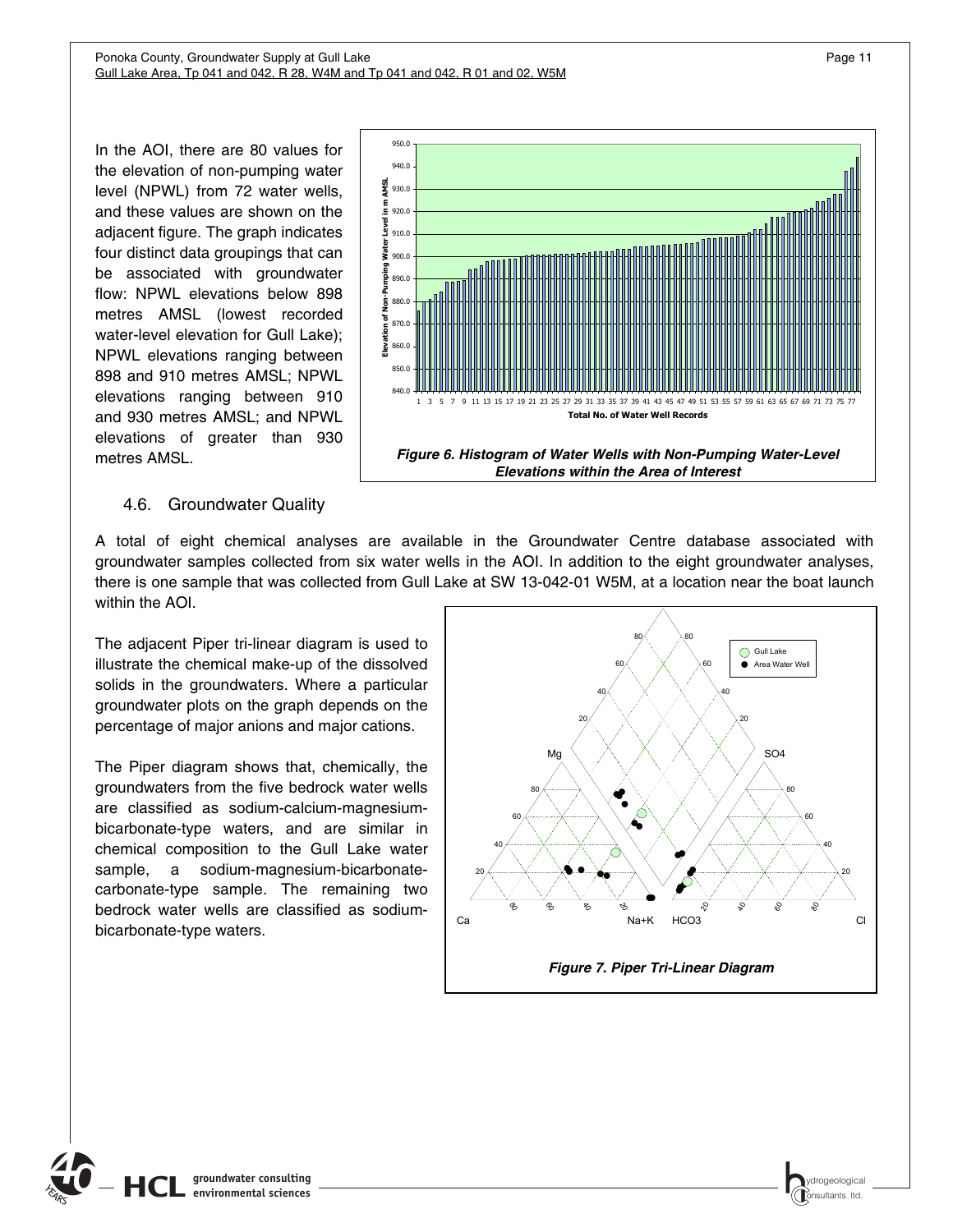## <span id="page-15-1"></span><span id="page-15-0"></span>**5. Interpretation**

### 5.1. Gull Lake Water Balance

<span id="page-15-2"></span>There are too few data to establish a water balance for the AOI, the area of proposed development in Ponoka County east of Gull Lake. The approach that has been taken is to consider the water balance for the entire Basin and then use a ratio of the AOI to the entire Gull Lake Drainage Basin. Even the process of determining the water balance for the entire Basin is at best an estimate. The first large assumption is that the groundwater recharge rate of 19% of total precipitation for the Pigeon Lake Basin is the same for the Gull Lake Drainage Basin. Based on this assumption and the results of the AENV (2003) report showing that the total water inflow to Gull Lake was 43,836 m<sup>3</sup>/day, calculations were made to determine a groundwater recharge of 4,320 m<sup>3</sup>/day for the AOI, with 2,432 m<sup>3</sup>/day reaching Gull Lake.

A value of groundwater recharge to Gull Lake was also calculated using the water-level changes between late fall and late winter. During this time of the year, the change in Lake water level is assumed to be the result of groundwater discharge to the Lake. Based on this calculation, the groundwater inflow into Gull Lake would be  $2,450$  m $^{3}/day$ .

Because of the similarity of the results from the two methods of calculating the quantity of groundwater entering Gull Lake, the expectation is that slightly more than 2,000 m<sup>3</sup>/day of groundwater would be reaching Gull Lake.

### 5.2. Geometry of Aquifers

<span id="page-15-3"></span>In the AOI, the elevations of the non-pumping water levels in water wells range from a low 879.9 metres AMSL to a high of 944.2 metres AMSL. The water wells that have non-pumping water-level elevations that are below 898 metres AMSL are completed in aquifers where the groundwater cannot discharge into Gull Lake**[10](#page-15-5)**.

The water wells that have non-pumping water-level elevations between 898 and 910 metres AMSL are completed in aquifers where the groundwater could be expected to directly discharge into Gull Lake.

Water wells that have nonpumping water levels that are above an elevation of 910 metres AMSL are completed in aquifers where the groundwater discharge is expected to be on the land surface at elevations above Gull Lake.



*Figure 8. Depth of Completed Elevation vs NPWL Elevation for Water Wells in the Area of Interest* 

<span id="page-15-5"></span>Lowest recorded Lake level is 898 metres AMSL.

<span id="page-15-4"></span> $\overline{1}$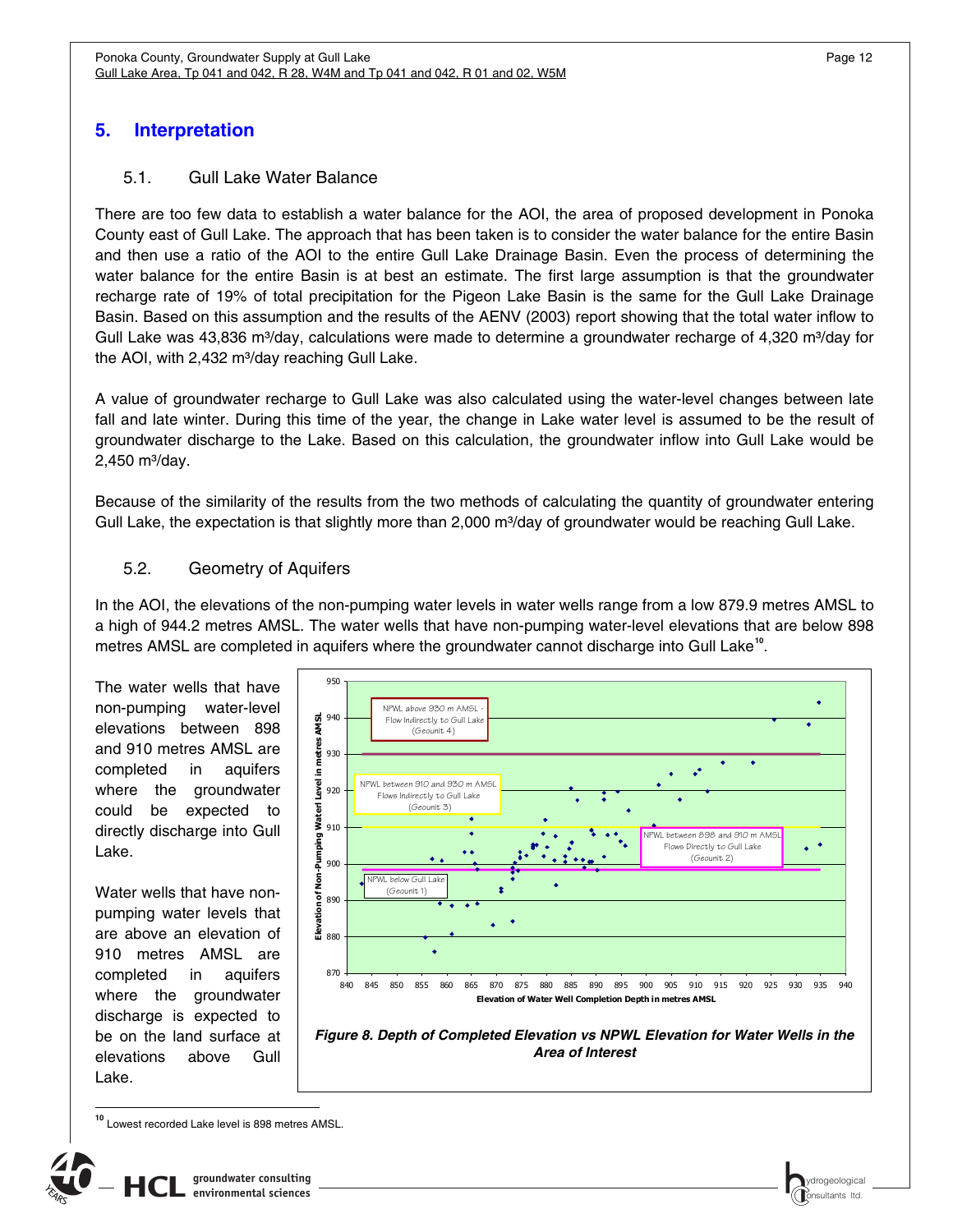<span id="page-16-0"></span>The elevation of depth completed is compared to the four groundwater flow scenarios for water wells completed in the AOI, and is shown in Figure 8 on the previous page. In general, groundwater from water wells completed at elevations that are between 898 and 873 metres AMSL will flow directly to Gull Lake; groundwater from water wells completed above an elevation of 899 metres AMSL will flow indirectly to Gull Lake, and groundwater from water wells completed at elevations below 873 metres AMSL will flow below Gull Lake.

From an analysis of the elevation of non-pumping water levels, it has been determined that there are four separate geologic units (geounits). The trend of each geounit is based on the trend of the top of the Lacombe Member. The lowest geounit passes under Gull Lake and is referred to as Geounit 1; the top of Geounit 1 is 58 metres above the top of the Upper Lacombe Member and is shown on the cross-section below. The geounit overlying Geounit 1 contains aquifers that discharge directly into Gull Lake and is referred to as Geounit 2. Geounits 3 and 4 are at elevations above Geounit 2 and the groundwater from aquifers associated with these geounits will discharge on to the ground surface, and therefore, indirectly to Gull Lake.



<span id="page-16-1"></span>Of the 77 water wells completed in the Dalehurst Member, 75 have sufficient data to further delineate into four aquifers, as shown in Table 8. Fifty-three percent of the water wells in the AOI are completed in Geounit 2.

| Aquifer   | No. Water Wells<br>Completed | Average<br><b>Elevation Top</b><br>of Completion<br>(m AMSL) | <b>Average Elevation</b><br><b>Completed Depth of Water</b><br>Well (m AMSL) |
|-----------|------------------------------|--------------------------------------------------------------|------------------------------------------------------------------------------|
| Geounit 4 | 4                            | 939                                                          | 934                                                                          |
| Geounit 3 | 17                           | 910                                                          | 896                                                                          |
| Geounit 2 | 40                           | 892                                                          | 882                                                                          |
| Geounit 1 | 14                           | 874                                                          | 861                                                                          |

*Table 8. Geounits - Average Elevation of Completion Intervals*

<span id="page-16-2"></span>

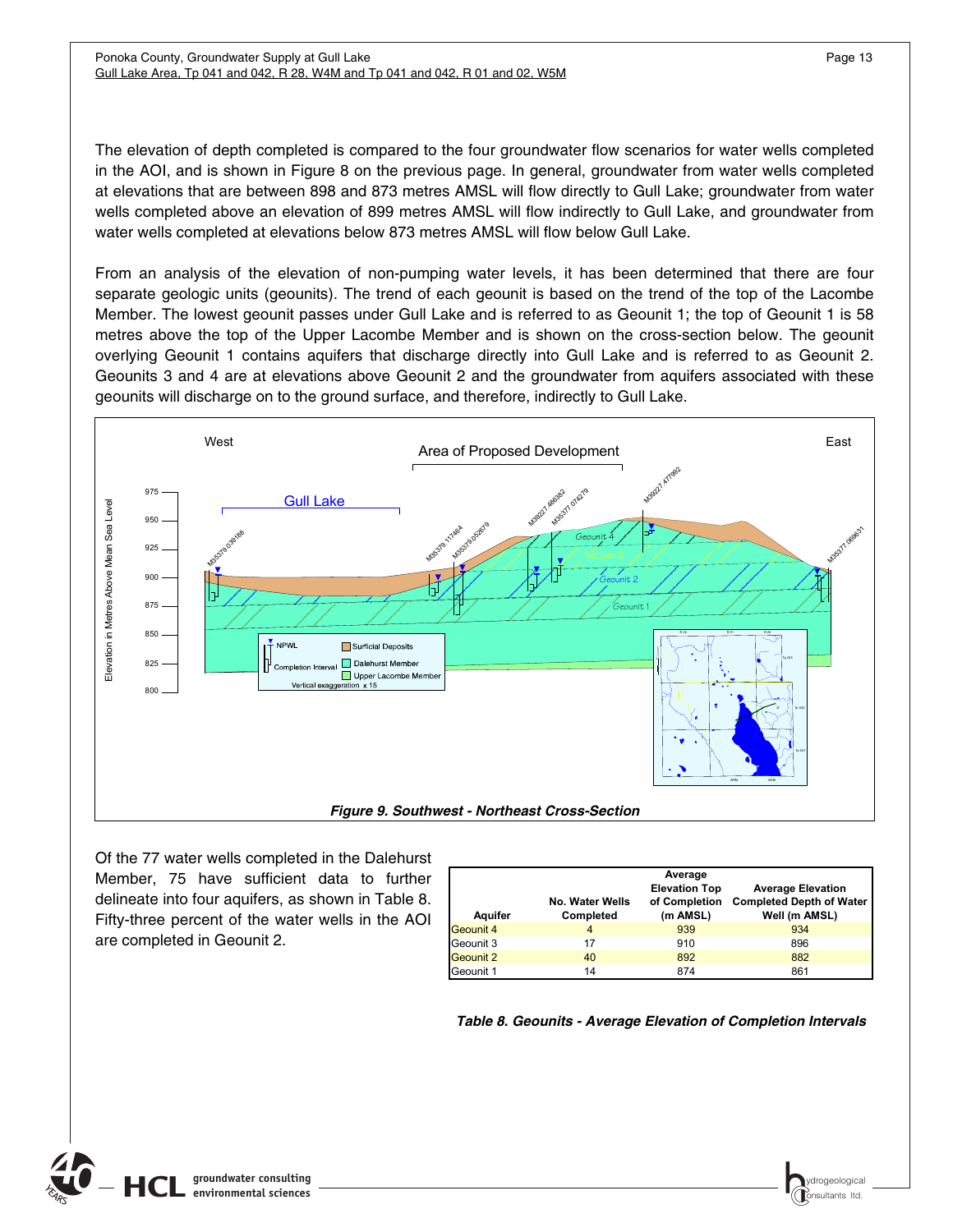## <span id="page-17-0"></span>5.3. Groundwater Flow

<span id="page-17-1"></span>A direct measurement of groundwater recharge or discharge is not possible from the data that are available for the AOI. One indirect method of measuring recharge is through water balance, reviewed earlier in this report; a second approach is to estimate the quantity of groundwater flowing laterally through each individual aquifer. This method assumes that there is sufficient recharge to the aquifer to maintain the flow through the aquifer and the discharge is equal to the recharge. However, even the data that can be used to calculate the quantity of flow through an aquifer must be averaged and estimated. To determine the flow requires a value for the average transmissivity of the aquifer, an average hydraulic gradient and an estimate for the width of the aquifer. For the present program, the flow has been estimated for the AOI.

The flow through each aquifer assumes that by taking a large enough area, an aquifer can be considered as homogeneous, the average gradient can be estimated from the non-pumping water-level surface, and flow takes place through the entire width of the aquifer; flow through the aquifers takes into consideration hydrogeological conditions outside the AOI. Based on these assumptions, the estimated lateral groundwater flow through the individual aquifers has been summarized in Table 9.

<span id="page-17-3"></span>Table 9 indicates that the current and proposed groundwater diversion of 2,400  $m<sup>3</sup>/day$  represents 30% of the estimated

|                           | Aquifer/Area of Interest | Trans<br>$(m^2$ /day) | Gradient<br>(m/m) | Width<br>(m) | <b>Flow</b><br>$(m^3$ /day) | Aquifer<br><b>Flow</b><br>$(m^3$ /day) |
|---------------------------|--------------------------|-----------------------|-------------------|--------------|-----------------------------|----------------------------------------|
| Geounit 4                 |                          |                       |                   |              |                             | 29                                     |
|                           | northwest                | 4.9                   | 0.001             | 9,600        | 29                          |                                        |
| Geounit 3                 |                          |                       |                   |              |                             | 323                                    |
|                           | southwest                | 8.4                   | 0.004             | 9,600        | 323                         |                                        |
| Geounit 2                 |                          |                       |                   |              |                             | 7,078                                  |
|                           | southwest                | 158                   | 0.005             | 9,600        | 7,078                       |                                        |
| Geounit 1                 |                          |                       |                   |              |                             | 789                                    |
|                           | southeast                | 13.5                  | 0.009             | 4,800        | 567                         |                                        |
|                           | northeast                | 3.7                   | 0.006             | 9,600        | 222                         |                                        |
| <b>Total Aquifer Flow</b> |                          |                       |                   |              |                             | 7,867                                  |

#### *Table 9. Groundwater Flow*

aquifer flow of 7,867 m<sup>3</sup>/day in the four bedrock aquifer(s). However, even though the proposed use is less than the calculated aquifer flow, there can still be local impacts on water levels. The calculations of flow through individual aquifers as presented in Table 9 are very approximate and are intended only as a guide; more detailed investigations are needed to better understand the groundwater flow.

The results of this analysis show a total groundwater recharge that is approximately twice the groundwater recharge calculated from the water-balance approach. This may be related to the geometry of the Gull Lake Drainage Basin. In the AOI, the land surface slope is steeper than in other parts of the Basin, particularly to the northwest. Because of the geometry, a ratio approach may not provide the best answer. If the total groundwater recharge in the AOI is twice the value obtained from the water balance, the contribution of groundwater to Gull Lake could be equally higher. From the water balance, groundwater flow within the AOI was determined to be 2,432 m<sup>3</sup>/day; double this amount would be less than 5,000 m<sup>3</sup>/day. From the flow through the aquifer analysis, the volume of flow would be sufficient to provide this volume of water and still not require all of the groundwater to enter the Lake.

### 5.4. Wetlands

<span id="page-17-2"></span>There are no data readily available for wetlands in the AOI away from the immediate area of Gull Lake. Of the 75 water wells in the AOI with sufficient information to determine the elevation of the bottom of the water well, only six are completed above Geounit 2. If there are wetlands away from Gull Lake above an elevation of 903 metres AMSL, it is these water wells, completed in Geounits 3 and 4, that could be expected to have an impact on wetlands away from Gull Lake.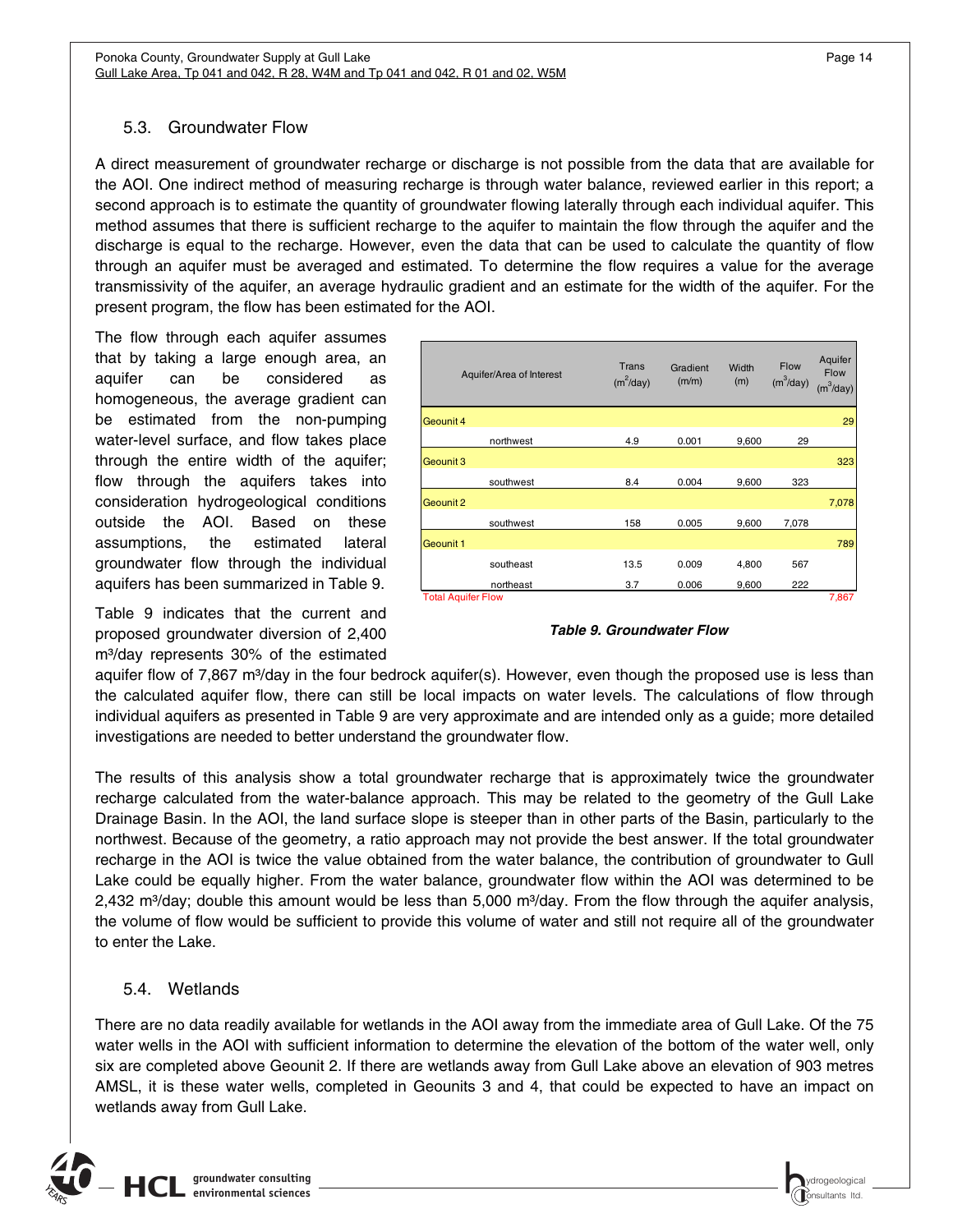<span id="page-18-0"></span>Because wetlands away from Gull Lake would be maintained by discharge from Geounits 3 or 4 and because historically there has not been significant development of the aquifers in these geounits, the expectation is that future development will not include these aquifers. Without development of these aquifers, the wetlands away from the Lake will not be impacted; wetlands near the Lake would not be expected to be affected by groundwater use.

## 5.5. Infiltration Rates

<span id="page-18-1"></span>There are very little quantitative data available with respect to land-use changes. However, the proposed changes in land use would not be expected to have a significant impact on groundwater infiltration rates.

## 5.6. Groundwater Quality

<span id="page-18-2"></span>A total of eight chemical analyses are available in the groundwater database associated with groundwater samples collected from six water wells in the AOI. Of the eight chemical analyses, six are associated with four water wells that are completed in Geounit 2, one is associated with a water well that is completed in Geounit 3, and one analysis is associated with a water well that is completed in Geounit 1; there are no chemical analyses associated with water wells that are completed in the uppermost Indirect Flow Aquifer (Geounit 4). In addition to the eight groundwater analyses, there is one sample that was collected by Mow-Tech Ltd. in November 2007 from Gull Lake.

When the analyses results are plotted on the Piper tri-linear diagram, there are two main groupings of chemical quality, as shown in Figure 10.

The diagram shows that, chemically, the groundwaters from Geounit 2, classified as sodium-calciummagnesium-bicarbonate-type waters, are similar in chemical composition to the Gull Lake water sample, a sodiummagnesium-bicarbonate-carbonate-type sample. The groundwaters from GeoUnit 1, the deepest aquifer, and GeoUnit 3, a shallower aquifer, are sodium-bicarbonate-type groundwaters.



<span id="page-18-3"></span>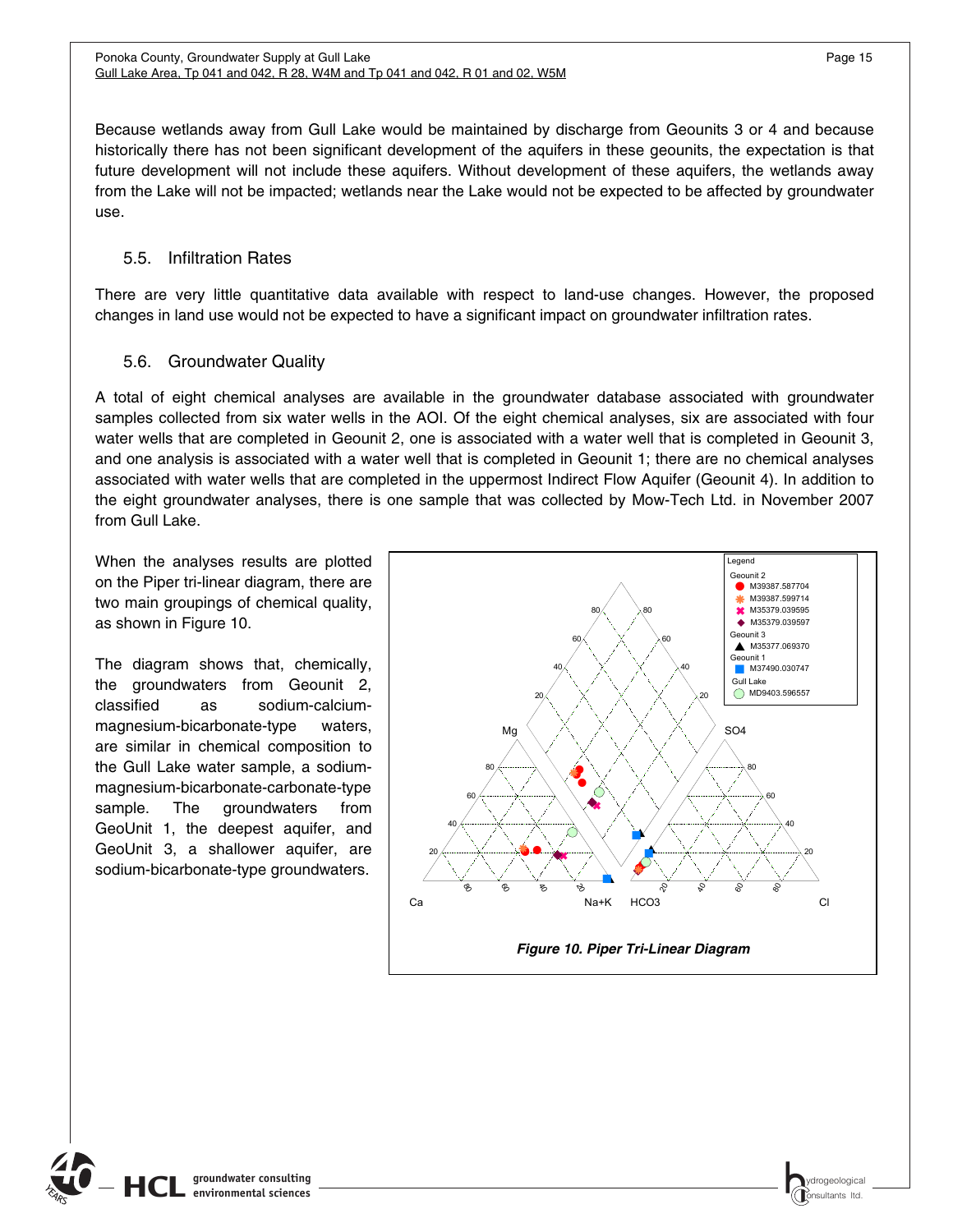## <span id="page-19-1"></span><span id="page-19-0"></span>**6. Conclusions**

The proposed development of 1,700 lots on 22 square kilometres of land east of Gull Lake will require water supplies in the range of 100 to 2,400 m $\frac{3}{4}$ day. The aquifers present in the area of interest are expected to be able to provide groundwater supplies to satisfy the water need; the groundwater development should focus on the deepest of the four geounits in the AOI to minimize the effects on water levels in Gull Lake. However, even the development of all groundwater supplies from the second deepest geounit would have minimal effect on the water level in Gull Lake.

It has been estimated that the volume of groundwater entering Gull Lake is in the order of 1,900 m<sup>3</sup>/day. This volume of water represents approximately 27% of the groundwater flowing through the geounit that discharges directly into Gull Lake. Presumably, the remaining 73% of the groundwater not discharging into Gull Lake is available for water supplies without having a negative impact on water levels in Gull Lake.

Two of the four geounits are present beneath most of the 22 square kilometres that are to be developed. Groundwater in the deepest geounit is flowing out of the Gull Lake Basin under Gull Lake. The volume of groundwater estimated to be flowing through this geounit is 800 m<sup>3</sup>/day. Groundwater flowing through the geounit overlying the deepest geounit (Geounit 2) is expected to be discharging into Gull Lake. The quantity of groundwater flowing through this geounit is estimated to be 7,000 m<sup>3</sup>/day.

Because groundwater flowing through Geounit 1 is leaving the Gull Lake Basin, development of groundwater from this geounit would have little or no effect on the water level in Gull Lake. The depth to the bottom of this geologic unit varies from 50 to 100 metres below ground level. The groundwater from this geounit is expected to be a sodium-bicarbonate-type water with total dissolved solids of less than 500 mg/L.

The remaining two geounits, Geounits 3 and 4, are only present in the topographically higher areas away from Gull Lake. The total groundwater flow in these two geounits is estimated to be 350 m $\frac{3}{4}$ day. The groundwater in these geologic units would reach Gull Lake only after the groundwater has been discharged to the land surface. Because wetlands away from Gull Lake would be maintained by discharge from Geounits 3 or 4 and because there has not been significant development of aquifers in these geounits, the expectation is that future development will not include aquifers within Geounits 3 and 4. Without development of these aquifers, the wetlands away from the Lake will not be impacted; wetlands near the Lake would not be expected to be affected by groundwater use.

There are very little quantitative data available with respect to land-use changes. However, the proposed changes in land use would not be expected to have a significant impact on groundwater infiltration rates in the AOI.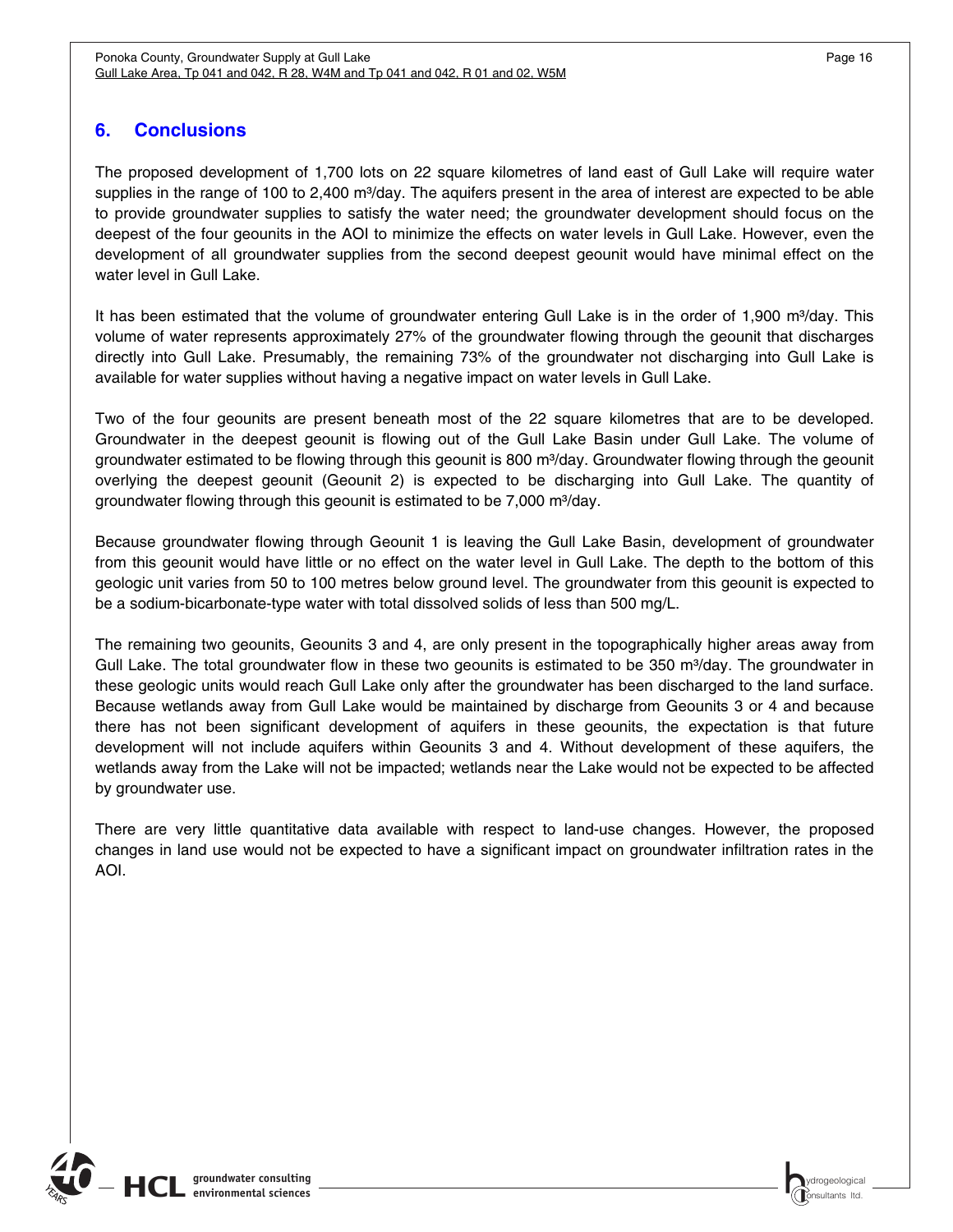## <span id="page-20-1"></span><span id="page-20-0"></span>**7. Recommendations**

Because local hydrogeological conditions may vary significantly within the AOI, it is recommended that background information be collected. One type of background data that is required is the spatial position of area water wells. The second type of data includes the frequent measuring of water levels in selected water wells. Therefore, it is recommended that the following work be undertaken:

- (1) A field-verified water well survey in the area of the proposed development. The horizontal coordinates of the water wells should be determined within ten metres; a consumer-grade GPS is adequate for this purpose.
- (2) The County has indicated that they have municipal reserve in several quarter sections within the AOI. The County may wish to consider approaching the water well owners of the existing water wells within the municipal reserve to initiate a groundwater-monitoring program.

| <b>Legal Location</b> | <b>Water Well Owner</b> | <b>GCID</b>   | <b>Date Completed</b> | <b>Aquifer</b> |
|-----------------------|-------------------------|---------------|-----------------------|----------------|
| NE 04-042-28 W4M      | Street, Marty           | M35377.069370 | $14 - Jun-83$         | Geounit 3      |
| SE 12-042-01 W5M      | In Shore Dev Ltd        | M39859.702386 | $16$ -Jan-08          | Geounit 2      |
| SW 13-042-01-W5M      | Raymond Shores Ltd.     | M39387.599714 | 26-Apr-04             | Geounit 2      |
| NE 08-042-28 W4M      | Harty, Edward           | M35377.069379 | 26-Sep-88             | Geounit 2      |
| NW 17-042-28 W4M      | Chalmers, Craig         | M39227.478659 | $01$ -Oct-04          | Geounit 2      |
| SE 08-042-28 W4M      | Renaud, Daryl           | M38808.580724 | $21 -$ Jul-00         | Geounit 1      |

*Table 10. Existing Water Wells Recommended to be Used as Observation Water Wells in the AOI*

<span id="page-20-3"></span>The table and figure shown provide a summary of these water wells.

HCL would be pleased to assist the County in establishing a program to collect the baseline information.



*Figure 11. Existing Water Wells Recommended to be Used as Observation Water Wells*

<span id="page-20-2"></span>Gill Poulter, P.Geol. Hydrogeologist

l

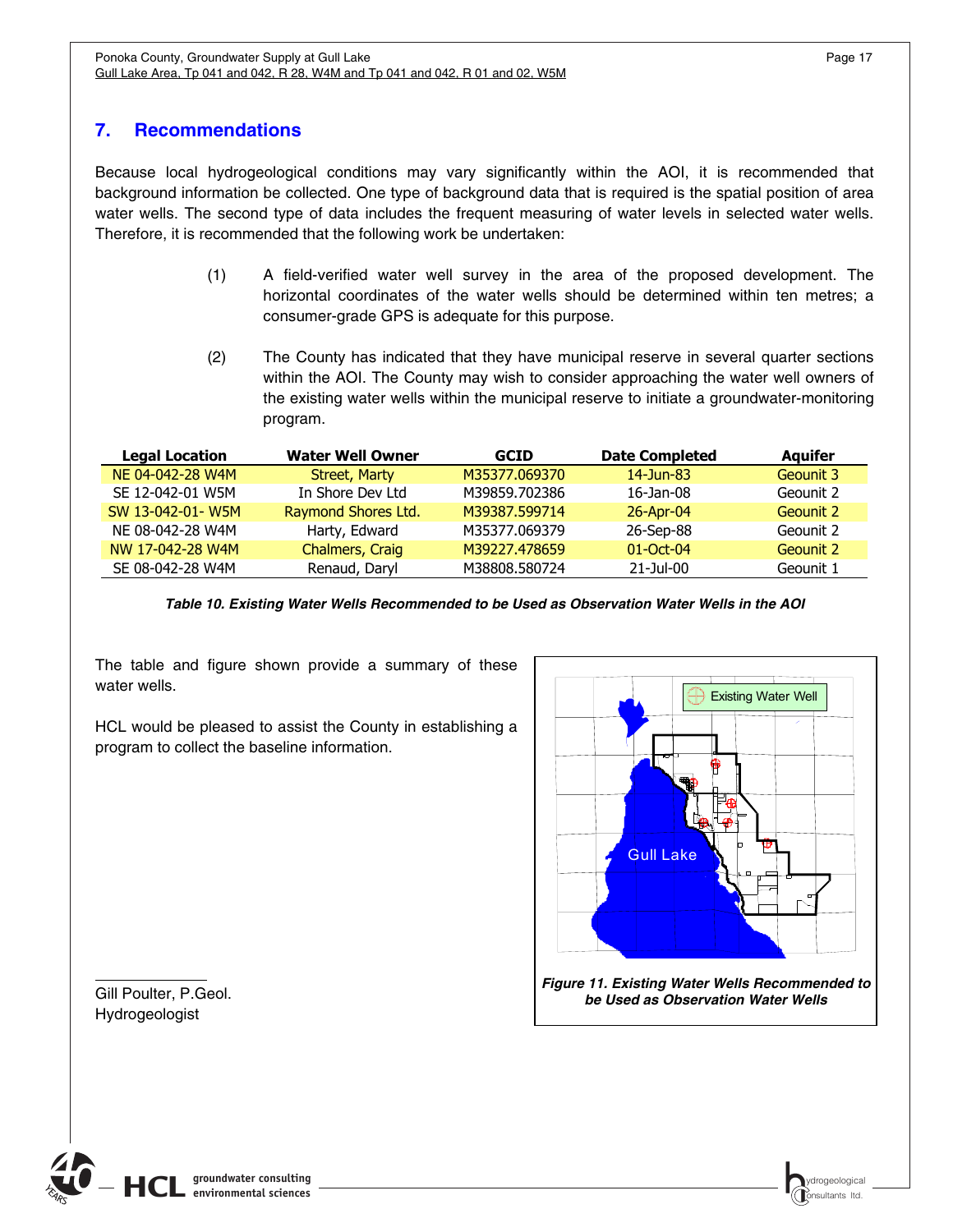## <span id="page-21-1"></span><span id="page-21-0"></span>**8. Bibliography**

- AAFC-PFRA. Mar-2008. PFRA Gross Watershed Boundaries for the Canadian Prairies version 8. [http://www.rural-gc.agr.ca/nlwis-snite/index\\_e.cfm?s1=data\\_donnees&s2=details&s3=lc-ct&page=wb](http://www.rural-gc.agr.ca/nlwis-snite/index_e.cfm?s1=data_donnees&s2=details&s3=lc-ct&page=wb-bv_plus)by plus
- Alberta Environment, Environmental Monitoring and Evaluation. May-2003. An Assessment of Water Quality in Gull Lake (1999-2000). Prepared by P. Mitchell and Doreen LeClair.
- Alberta Lake Management Society. 2006. Lakewatch. Gull Lake. 2006 Report. http://alms.ca/userfiles/2006-LakewatchReport-GullLake.pdf
- Bowser, W. E. and R. L. Erdman. 1947. Soil Survey of Peace Hills Sheet. University of Alberta Bulletin No. 48. Report No. 14 of the Alberta Soil Survey.
- Carlson, V. A. 1971. Alberta Geological Survey. Bedrock Topography of the Rocky Mountain House Map Area, Alberta, NTS 83B. [AGS MAP 058]
- Douglas, S. 2001. Mean Monthly Inflow, Evaporation and Precipitation for Gull Lake. Internal Memo. 05CC, 2001-198. Hydrology Branch. Alberta Environment.
- Farvolden, R. N. 1963. Rate of Groundwater Recharge near Devon, Alberta. In Early Contributions to the Groundwater Hydrology of Alberta. Research Council of Alberta Bulletin 12.
- Federal-Provincial-Territorial Committee on Drinking Water of the Federal-Provincial-Territorial Committee on Health and the Environment. May-2008. Minister of Health, Canada. Guidelines for Canadian Drinking Water Quality. Summary Table.
- Hydrogeological Consultants Ltd. September-2003. Ponoka County. Regional Groundwater Assessment Final. Part of North Saskatchewan and South Saskatchewan River Basins. Parts of Tp 041 to 044, R 22 to 28, W4M and Tp 041 to 045, R 01 to 05, W5M. – (unpublished contract report – September 2003.) [02-191.02]
- Hydrogeological Consultants Ltd. January-2009. Water Well Drilling and Aquifer Testing. SW 13-042-01 W5M. Groundwater Exploration – Raymond Shores Development. (unpublished contract report – January 2009.) [08-142.00]
- LeBreton, E. G. 1971. Research Council of Alberta. Hydrogeology of the Red Deer Area, Alberta. Red Deer Area. [QE 186 P7 No. 71-01]
- Lindsay, J. D., and W. Odynsky. 1968. Soil Survey of the Buck Lake (NE83B) and the Wabamun Lake (E1/2 83G) Areas. The University of Alberta Bulletin No. SS-7. Research Council of Alberta Report No. 87. Alberta Soil Survey Report No. 24.

Mitchell, Patrica and Prepas, Ellie. (eds). 1990. Atlas of Alberta Lakes. University of Alberta Press.

Province of Alberta. 2000. Water Act. Revised Statutes of Alberta 2000. Chapter W-3.5. Section 23(3). Administered by Alberta Environment.

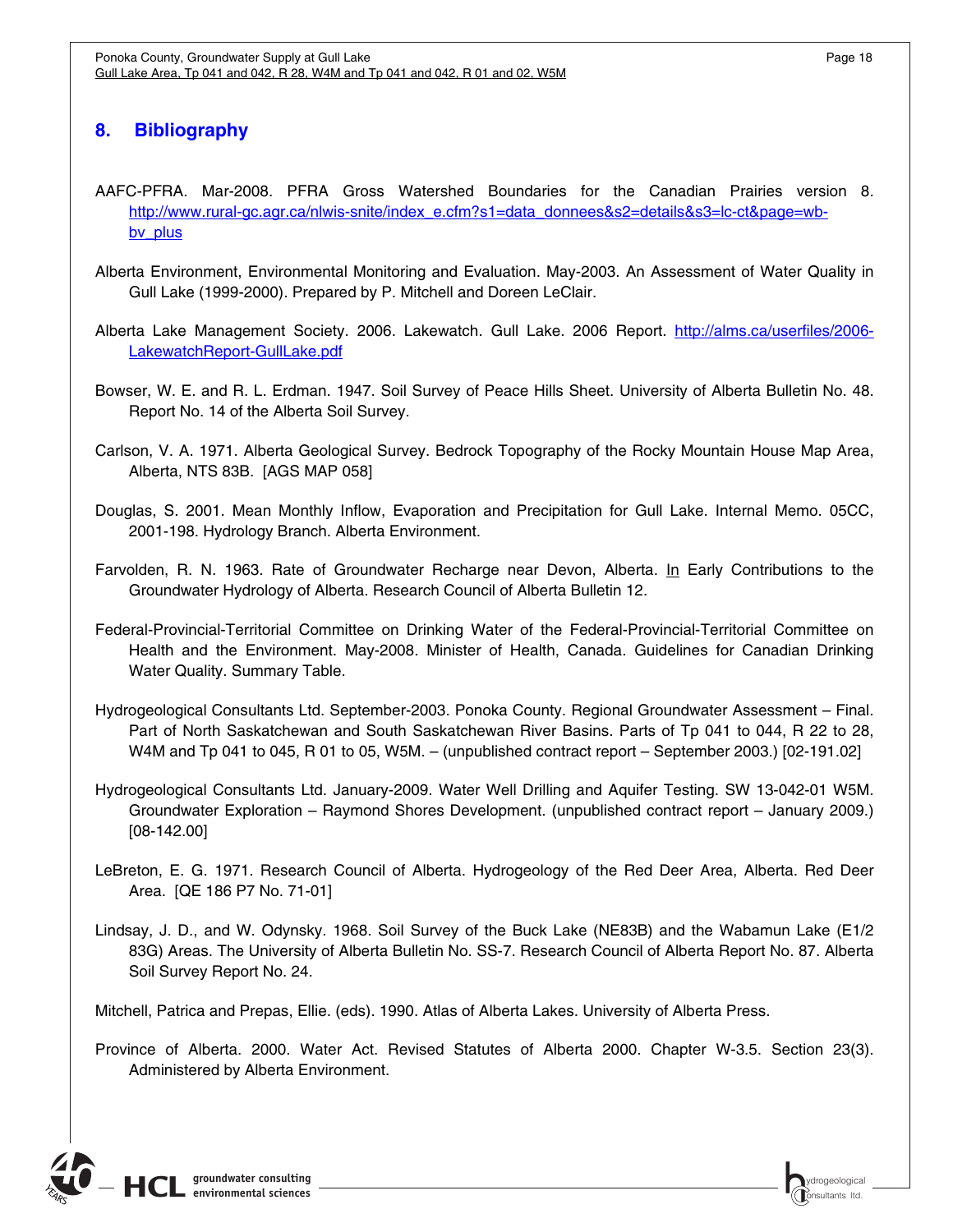Sameng Inc. May-2009. Pigeon and Battle Lakes Hydrology. Prepared for: Hydrogeological Consultants Ltd. Unpublished Contract Report.

Spiess, David. 2001. Agricultural Region of Alberta Soil Inventory Database (AGRASID 3.0). Agriculture and Agri-Food Canada and Alberta Agriculture and Food. http://www1.agric.gov.ab.ca/\$department/deptdocs.nsf/all/sag10372.

The Groundwater Centre. [www.groundwatercentre.com](http://www.groundwatercentre.com/)

Tokarsky, O. 1971. Alberta Research Council. Hydrogeology of the Rocky Mountain House Area, Alberta. Rocky Mountain House Area. [QE 186 P7 No. 71-03]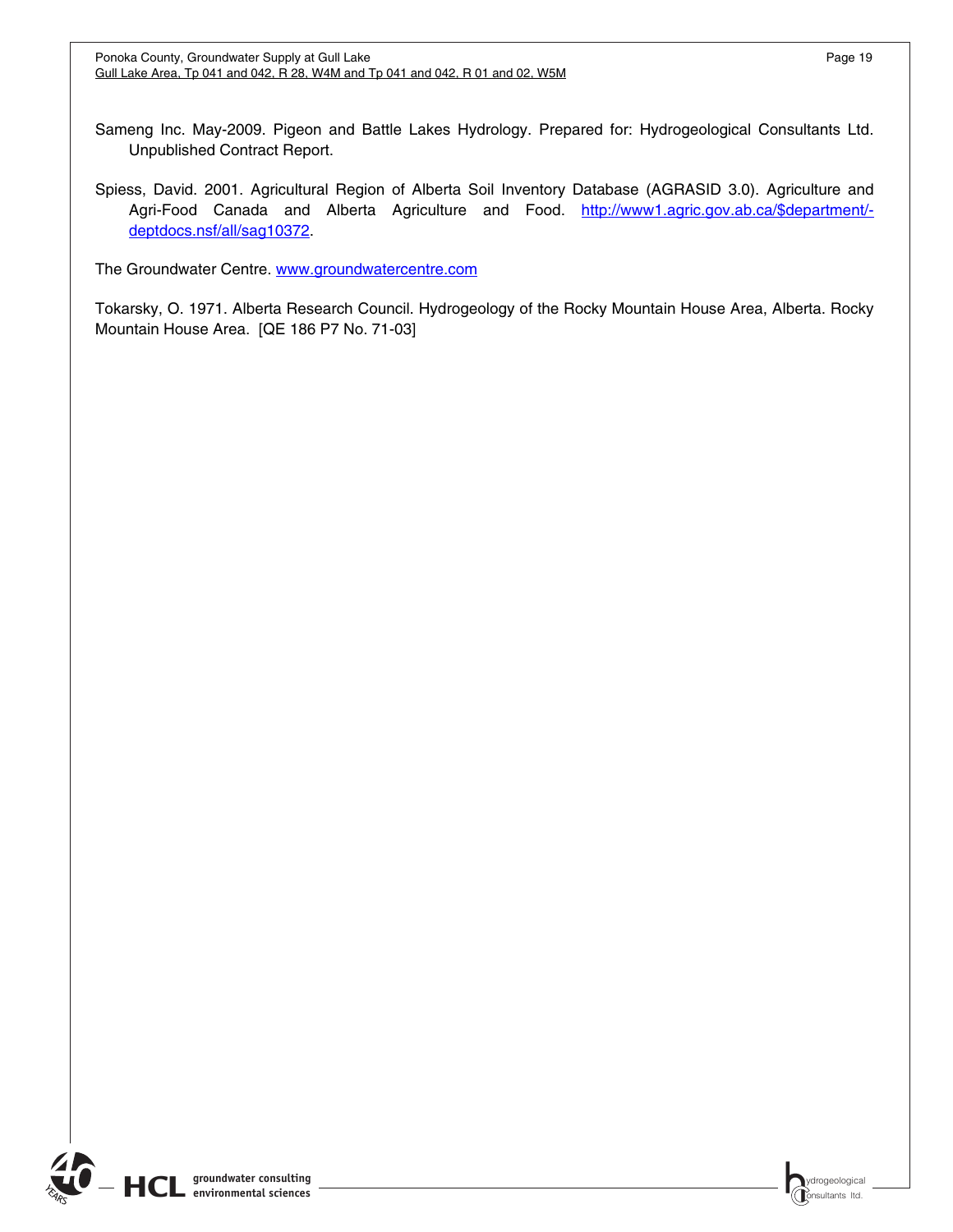## <span id="page-23-1"></span><span id="page-23-0"></span>**9. Glossary**

| <b>AENV</b>               | Alberta Environment                                                                                                                                                                                                                                                                                                                                                                                                                                                                                                                                                                                                                                                                                                                                                                                                                                                                                                                      |  |  |
|---------------------------|------------------------------------------------------------------------------------------------------------------------------------------------------------------------------------------------------------------------------------------------------------------------------------------------------------------------------------------------------------------------------------------------------------------------------------------------------------------------------------------------------------------------------------------------------------------------------------------------------------------------------------------------------------------------------------------------------------------------------------------------------------------------------------------------------------------------------------------------------------------------------------------------------------------------------------------|--|--|
| <b>AMSL</b>               | above mean sea level                                                                                                                                                                                                                                                                                                                                                                                                                                                                                                                                                                                                                                                                                                                                                                                                                                                                                                                     |  |  |
| Aquifer                   | a formation, group of formations, or part of a formation that contains saturated<br>permeable rocks capable of transmitting groundwater to water wells or springs in<br>economical quantities                                                                                                                                                                                                                                                                                                                                                                                                                                                                                                                                                                                                                                                                                                                                            |  |  |
| Available Drawdown        | in a confined aquifer, the distance between the non-pumping water level and the top<br>of the aquifer                                                                                                                                                                                                                                                                                                                                                                                                                                                                                                                                                                                                                                                                                                                                                                                                                                    |  |  |
|                           | in an unconfined aquifer (water table aquifer), two thirds of the saturated thickness of<br>the aquifer and water level within five metres of the top of the aquifer.                                                                                                                                                                                                                                                                                                                                                                                                                                                                                                                                                                                                                                                                                                                                                                    |  |  |
| <b>BGL</b>                | <b>Below Ground Level</b>                                                                                                                                                                                                                                                                                                                                                                                                                                                                                                                                                                                                                                                                                                                                                                                                                                                                                                                |  |  |
| <b>DEM</b>                | <b>Digital Elevation Model</b>                                                                                                                                                                                                                                                                                                                                                                                                                                                                                                                                                                                                                                                                                                                                                                                                                                                                                                           |  |  |
| km                        | kilometre                                                                                                                                                                                                                                                                                                                                                                                                                                                                                                                                                                                                                                                                                                                                                                                                                                                                                                                                |  |  |
| mm                        | millimetres                                                                                                                                                                                                                                                                                                                                                                                                                                                                                                                                                                                                                                                                                                                                                                                                                                                                                                                              |  |  |
| m <sup>2</sup> /day       | metres squared per day                                                                                                                                                                                                                                                                                                                                                                                                                                                                                                                                                                                                                                                                                                                                                                                                                                                                                                                   |  |  |
| m <sup>3</sup>            | cubic metres                                                                                                                                                                                                                                                                                                                                                                                                                                                                                                                                                                                                                                                                                                                                                                                                                                                                                                                             |  |  |
| $m^3$ /day                | cubic metres per day                                                                                                                                                                                                                                                                                                                                                                                                                                                                                                                                                                                                                                                                                                                                                                                                                                                                                                                     |  |  |
| mg/L                      | milligrams per litre                                                                                                                                                                                                                                                                                                                                                                                                                                                                                                                                                                                                                                                                                                                                                                                                                                                                                                                     |  |  |
| <b>NPWL</b>               | non-pumping water level                                                                                                                                                                                                                                                                                                                                                                                                                                                                                                                                                                                                                                                                                                                                                                                                                                                                                                                  |  |  |
| Piper tri-linear diagram  | a method that permits the major<br>cation and anion compositions<br>of single or multiple samples to<br>be represented on a single<br>Anion (%)<br>Cation (%)<br>graph. This presentation allows<br>Sodium: 79<br>Bicarbonate: 63<br>Magnesium: 16<br>Sulfate: 37<br>groupings or trends in the data<br>Calcium: 5<br>Chloride: 0<br>to be identified. From the Piper<br>tri-linear diagram, it can be<br>seen that the groundwater from<br><b>PONSITION</b><br>this sample water well is a<br>$\mathcal{S}$<br>sodium-bicarbonate-type.<br>The<br>$-5.5^{+1.1}$<br>Max A<br>Magnesium<br>Sulfate<br>chemical<br>has<br>type<br>been<br>$\mathcal{S}$<br>HB<br>determined<br>by<br>graphically<br>$\mathscr{B}$<br>calculating the dominant cation<br>Sodium or<br>and anion. For a more detailed<br>Potassium<br>Calcium<br>Bicarbonate<br>Chloride<br>explanation, please refer to<br>Freeze and Cherry, 1979<br>$d \rightarrow$<br>Ca |  |  |
| <b>Surficial Deposits</b> | includes all sediments above Piper Tri-Linear Diagram<br>the bedrock                                                                                                                                                                                                                                                                                                                                                                                                                                                                                                                                                                                                                                                                                                                                                                                                                                                                     |  |  |

 $\overline{\mathcal{L}}$ 

TDS Total Dissolved Solids

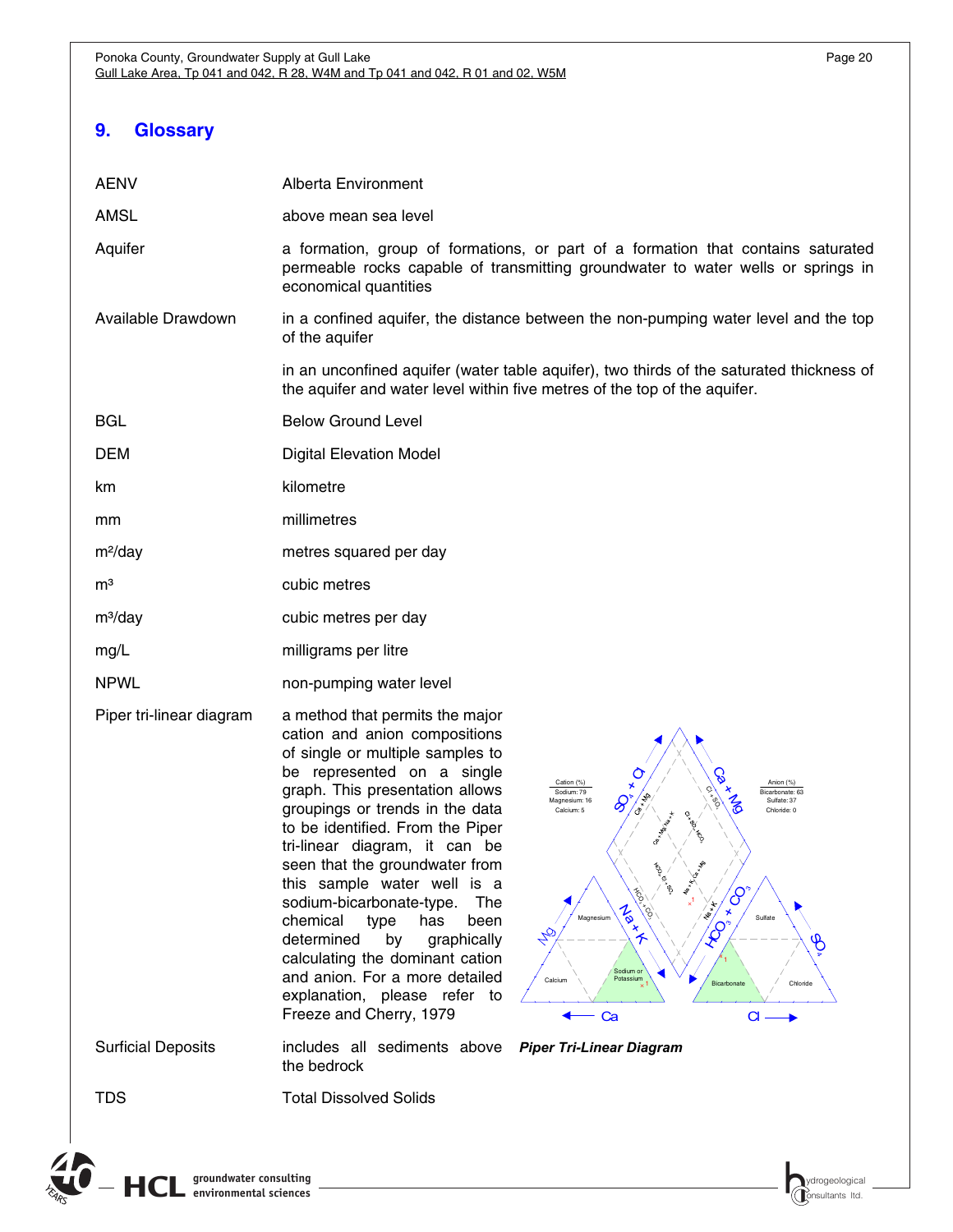Ponoka County, Groundwater Supply at Gull Lake Page 21 Gull Lake Area, Tp 041 and 042, R 28, W4M and Tp 041 and 042, R 01 and 02, W5M

| Transmissivity | the rate at which water is transmitted through a unit width of an aquifer under a unit<br>hydraulic gradient: a measure of the ease with which groundwater can move through<br>the aquifer |  |
|----------------|--------------------------------------------------------------------------------------------------------------------------------------------------------------------------------------------|--|
|                | Apparent Transmissivity: the value determined from a summary of aquifer test data,<br>usually involving only two water-level readings                                                      |  |
|                | Effective Transmissivity: the value determined from late pumping and/or late recovery<br>water-level data from an aquifer test                                                             |  |
|                | Aquifer Transmissivity: the value determined by multiplying the hydraulic conductivity<br>of an aquifer by the thickness of the aquifer                                                    |  |
| WSW            | Water Source Well or Water Supply Well                                                                                                                                                     |  |
| VE             | <b>Vertical Exaggeration</b>                                                                                                                                                               |  |
| Yield          | a regional analysis term referring to the rate a properly completed water well could be<br>pumped, if fully penetrating the aquifer                                                        |  |
|                | Apparent Yield: based mainly on apparent transmissivity                                                                                                                                    |  |
|                | Long-Term Yield: based on effective transmissivity                                                                                                                                         |  |

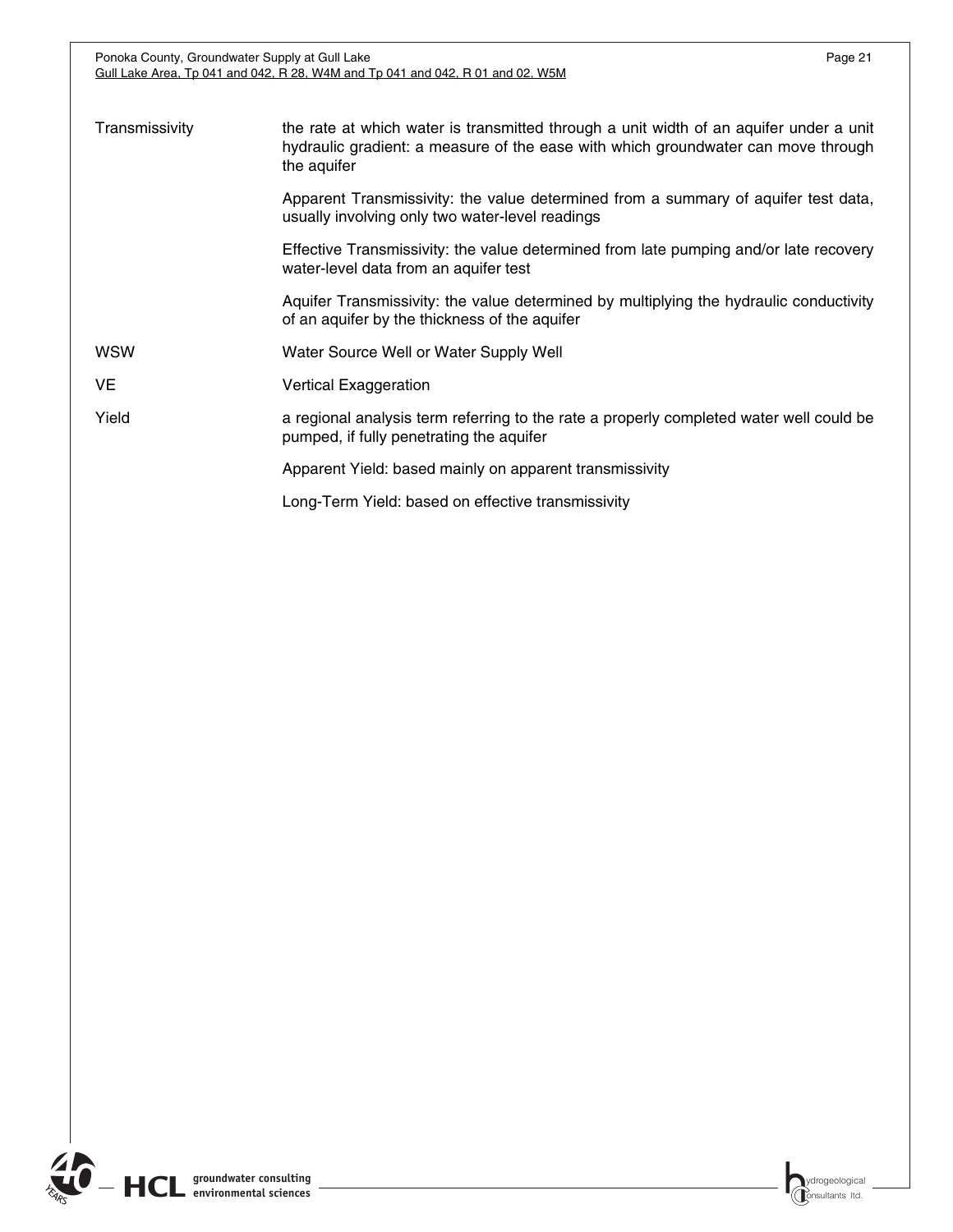# **Stratigraphy of the "Undisturbed" Geology of Alberta as used by Hydrogeological Consultants Ltd.**

upper surficial lower surficial Cypress Hills Fm Dalehurst Member upper part of Lacombe Member lower part of Lacombe Member Haynes Member upper part of Scollard Fm lower part of Scollard Fm Battle/Whitemud Fms upper part of Horseshoe Canyon Fm middle part of Horseshoe Canyon Fm lower part of Horseshoe Canyon Fm Bearpaw Fm Oldman Fm Foremost Fm Lea Park Fm Milk River Fm Colorado shale Cardium Fm Kaskapau Fm Dunvegan Fm Shaftesbury Fm Viking Fm Joli Fou Fm upper part of Mannville Grp middle part of Mannville Grp lower part of Mannville Grp Jurrassic **Triassic** Banff Fm Winterburn Group Woodbend Group Beaverhill Lake Group Elk Point Group Wabamun Group **Precambrian** upper part of Paleozoic